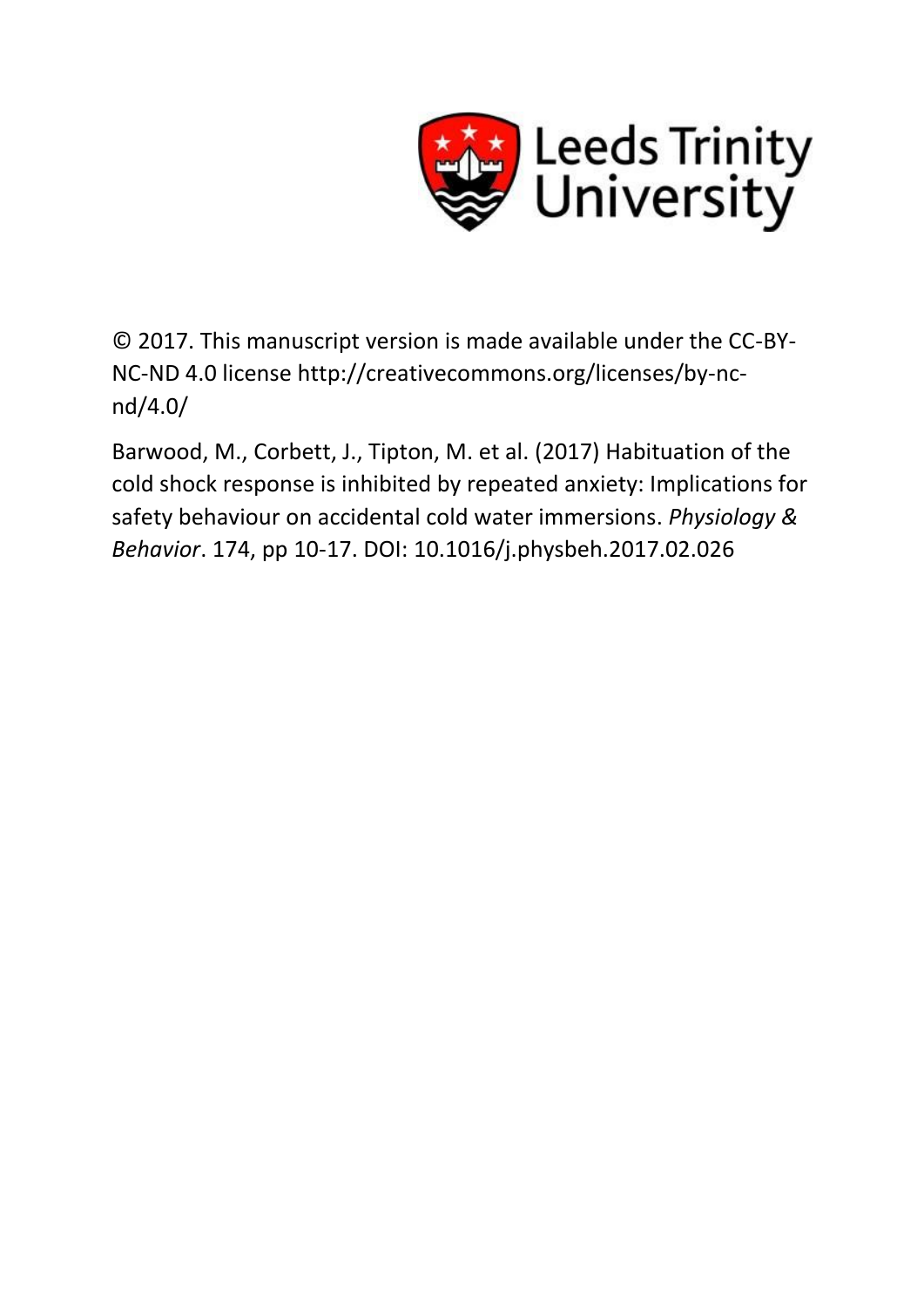### Accepted Manuscript

Habituation of the cold shock response is inhibited by repeated anxiety: Implications for safety behaviour on accidental cold water immersions



Martin J. Barwood, Jo Corbett, Mike Tipton, Christopher Wagstaff, Heather Massey

| S0031-9384(16)31004-6              |
|------------------------------------|
| doi: 10.1016/j.physbeh.2017.02.026 |
| PHB 11692                          |
| Physiology & Behavior              |
| 5 November 2016                    |
| 3 February 2017                    |
| 22 February 2017                   |
|                                    |

Please cite this article as: Martin J. Barwood, Jo Corbett, Mike Tipton, Christopher Wagstaff, Heather Massey , Habituation of the cold shock response is inhibited by repeated anxiety: Implications for safety behaviour on accidental cold water immersions. The address for the corresponding author was captured as affiliation for all authors. Please check if appropriate. Phb(2017), doi: [10.1016/j.physbeh.2017.02.026](http://dx.doi.org/10.1016/j.physbeh.2017.02.026)

This is a PDF file of an unedited manuscript that has been accepted for publication. As a service to our customers we are providing this early version of the manuscript. The manuscript will undergo copyediting, typesetting, and review of the resulting proof before it is published in its final form. Please note that during the production process errors may be discovered which could affect the content, and all legal disclaimers that apply to the journal pertain.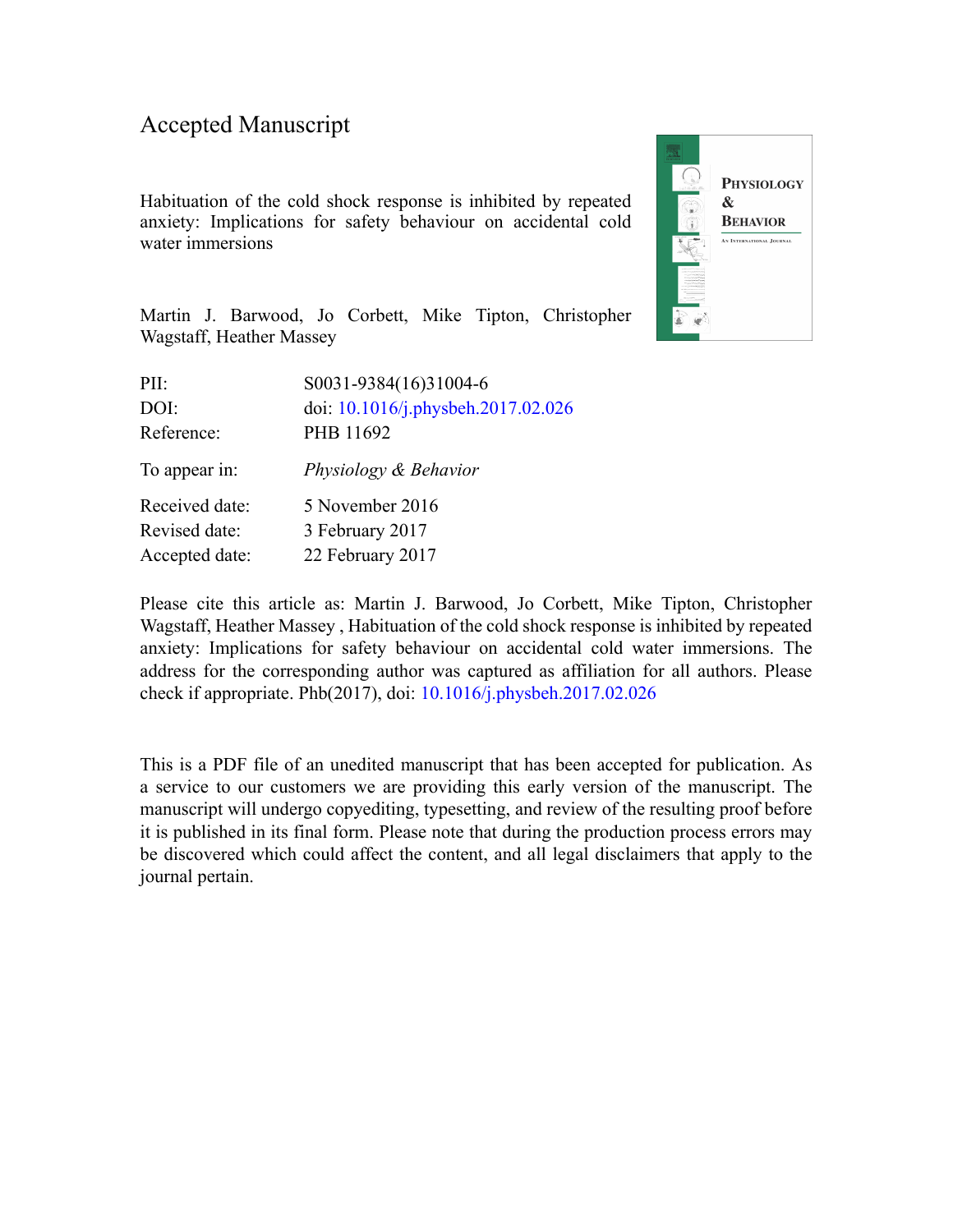"Habituation of the cold shock response is inhibited by repeated anxiety: implications for safety behaviour on accidental cold water immersions"

Martin J. Barwood<sup>a\*</sup>, Jo Corbett<sup>b</sup>, Mike Tipton<sup>c</sup>, and Christopher Wagstaff<sup>d</sup> Heather Massey<sup>e</sup>

\*Corresponding Author:

Martin J. Barwood<sup>a\*</sup> Leeds Trinity University, Department of Sport, Health and Nutrition, Brownberrie Lane, Horsforth, Leeds, LS18 5HD, U.K. [M.Barwood@leedstrinity.ac.uk](mailto:martin.barwood@northumbria.ac.uk)

Jo Corbett $<sup>b</sup>$ </sup>

University of Portsmouth, Extreme Environments Laboratory, Department of Sport and Exercise Science, Spinnaker Building, Cambridge Road, Portsmouth, U.K [Jo.corbett@port.ac.uk](mailto:Jo.corbett@port.ac.uk)

Mike Tipton<sup>c</sup>

University of Portsmouth, Extreme Environments Laboratory, Department of Sport and Exercise Science, Spinnaker Building, Cambridge Road, Portsmouth, U.K [michael.tipton@port.ac.uk](mailto:michael.tipton@port.ac.uk)

Eeus, 1.316 3110, U.K.<br>
Celeedstrinity.ac.uk<br>
fleedstrinity.ac.uk<br>
fleedstrinity.ac.uk<br>
c<br>
c<br>
c<br>
fleedstrinity.ac.uk<br>
c<br>
c<br>
fleedstrinity.ac.uk<br>
c<br>
c<br>
fleedstrinity.ac.uk<br>
wagstafr<sup>d</sup><br>
fleedstrinity. Extreme Environments L Christopher Wagstaff<sup>d</sup> University of Portsmouth, Department of Sport and Exercise Science, Spinnaker Building, Cambridge Road, Portsmouth, U.K [chris.wagstaff@port.ac.uk](mailto:chris.wagstaff@port.ac.uk)

Heather Massey<sup>e</sup>

University of Portsmouth, Extreme Environments Laboratory, Department of Sport and Exercise Science, Spinnaker Building, Cambridge Road, Portsmouth, U.K [heather.massey@port.ac.uk](mailto:heather.massey@port.ac.uk)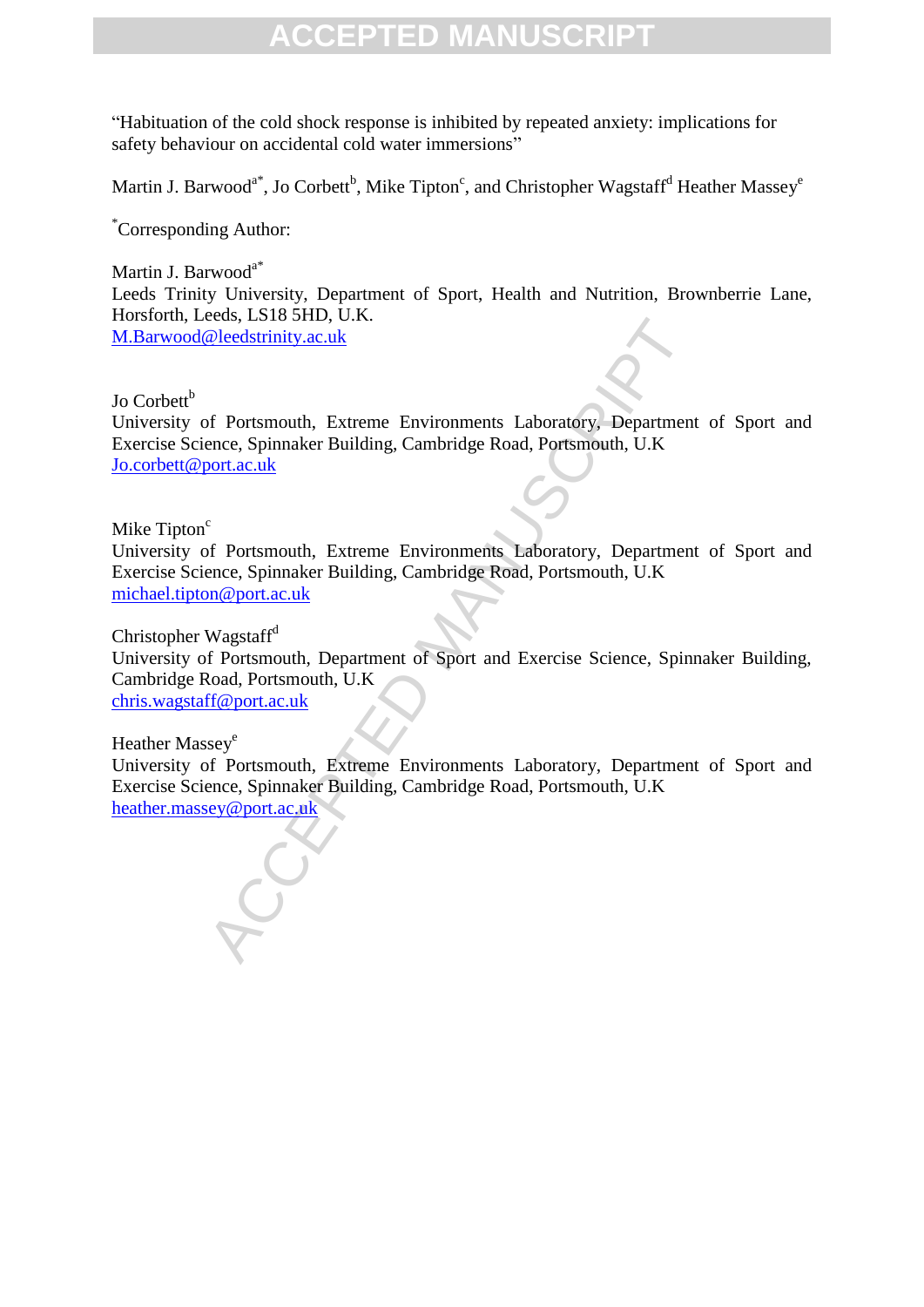#### **Abstract**

y, raising the possibility that repeated anxiety could prevent CSR ypothesis. **Method.** Sixteen participants (12 male, 4 female) co e immersions in to cold water (15 °C). Immersion one acted as a cersions two to five, whi **Introduction.** Accidental cold-water immersion (CWI) triggers the life-threatening cold shock response (CSR) which is a precursor to sudden death on immersion. One practical means of reducing the CSR is to induce an habituation by undergoing repeated short CWIs. Habituation of the CSR is known to be partially reversed by the concomitant experience of acute anxiety, raising the possibility that repeated anxiety could prevent CSR habituation; we tested this hypothesis. **Method.** Sixteen participants (12 male, 4 female) completed seven, seven-minute immersions in to cold water (15 °C). Immersion one acted as a control (CON1). During immersions two to five, which would ordinarily induce an habituation, anxiety levels were repeatedly increased (CWI-ANX<sub>rep</sub>) by deception and a demanding mathematical task. Immersions six and seven were counter-balanced with another high anxiety condition (CWI- $ANX_{rep}$  or a further control (CON2). Anxiety (20 cm visual analogue scale) and cardiorespiratory responses (cardiac frequency  $[f_c]$ , respiratory frequency  $[f_R]$ , tidal volume  $[V_T]$ , minute ventilation  $[\dot{V}_E]$ ) were measured. Comparisons were made between experimental immersions (CON1, final CWI-ANX<sub>rep</sub>, CON2), across habituation immersions and with data from a previous study. **Results.** Anxiety levels were sustained at a similar level throughout the experimental and habituation immersions (mean [SD] CON1: 7.0 [4.0 cm]; CON2: 5.8 [5.2] cm *cf* CWI-AN $X_{rep}$ : 7.3 [5.5] cm; p>0.05). This culminated in failure of the CSR to habituate even when anxiety levels were not manipulated (i.e. CON2). These data were different  $(p<0.05)$  to previous studies where anxiety levels were allowed to fall across habituation immersions and the CSR consequently habituated. **Discussion.** Repeated anxiety prevented CSR habituation. A protective strategy that includes inducing habituation for those at risk should include techniques to lower anxiety associated with the immersion event or habituation may not be beneficial in the emergency scenario.

**Key words:** Drowning, cold water, perception, cold shock.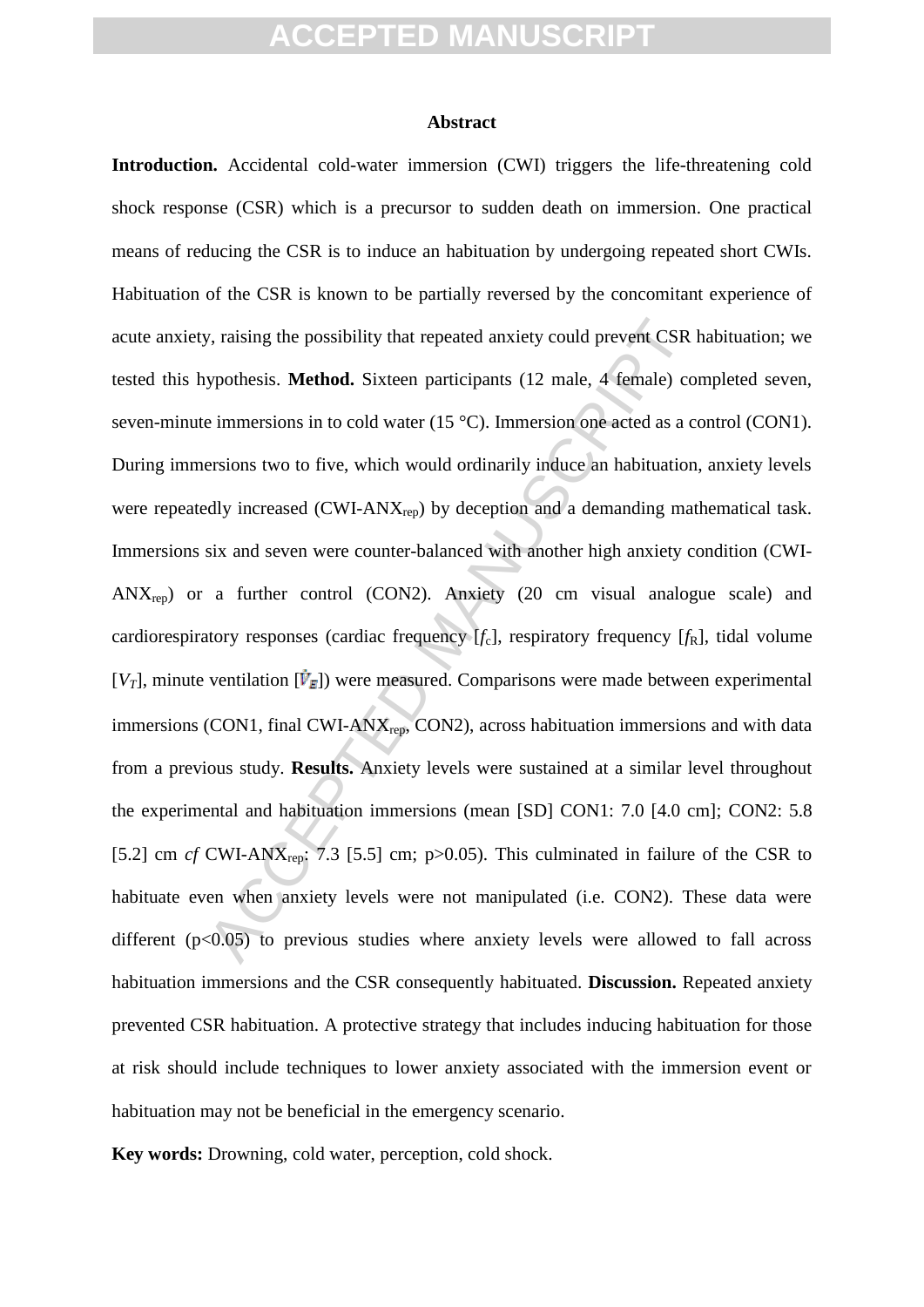#### **1.0 Introduction**

tatistic [3]. The initial responses to CWI include an "insprise tion, tachycardia, peripheral vasoconstriction and hypertens known as the 'Cold Shock' response (CSR; [3]). The h of the CSR significantly decreases maximum b A conservative estimate suggests at least 372,000 people drown worldwide each year by accidentally entering water and failing to defend their airway against water ingress [1]. If the water is cold, the physiological responses evoked during the first few minutes of whole body cold water immersion (CWI) are life threatening [2] and are strongly implicated in this drowning statistic [3]. The initial responses to CWI include an "inspiratory gasp," hyperventilation, tachycardia, peripheral vasoconstriction and hypertension, and are collectively known as the "Cold Shock" response (CSR; [3]). The hyperventilatory component of the CSR significantly decreases maximum breath hold time in the majority of participants, thus increasing the chances of involuntarily aspirating water and drowning [4]; this represents a further hazard to that posed by the high cardiovascular strain [5]. The current behavioural recommendation to survive acute accidental CWI is to "float first and kick for your life" on the basis that the added buoyancy can enable greater freeboard (distance from water level to mouth of the victim) and the onset of leg-only exercise leads to a more rapid restoration of cerebral blood flow after its hyperventilation induced reduction on cold water entry [6]. The CSR subsides after the initial peak in the first two to three minutes following which swimming to safe refuge may become possible [7,8], with leg kicking being preferable to achieve this propulsion and to minimise heat loss [9].

For those at daily risk of accidental immersion (e.g. those undertaking leisure activities close to water, fishermen, aircrew or marine personnel) it is wise to take practical and safety precautions. One such precaution is to wear protective clothing to prevent rapid skin cooling on water entry, yet this is not always practical or logistically feasible [10,11]. An alternative is to reduce the extent of the CSR by inducing an habituation of the response; habituation is defined as reduced response to a stimulus of the same magnitude [12]. This can be achieved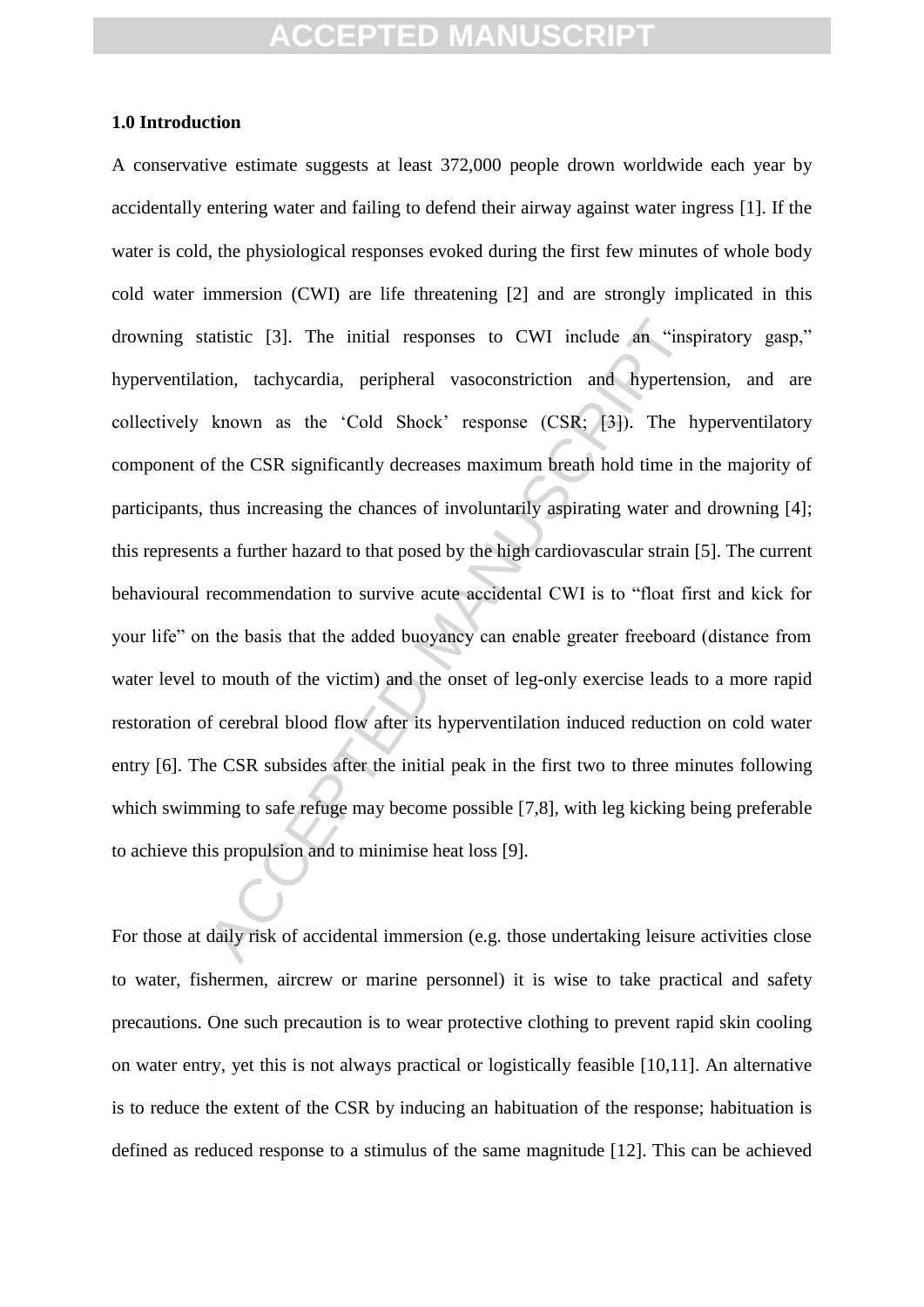by undergoing a series of cold-water immersions which has shown to induce an habituation after as few as four short (three or five-minute) exposures on consecutive days [13,14]. Indeed an habituation of the CSR reduces the respiratory portion of the CSR by approximately 44% and the extent of tachycardia by approximately 22% [15]. The benefit of this reduction is retained fully for seven months after consecutive exposures and is partially retained for up to 14 months [15]. Hence, retaining an habituation is not a labour intensive process and is practically feasible. Theoretically, reducing the CSR may confer some benefit to defending the airway in the emergency scenario as the hyperventilatory drive seen in unhabituated participants is significantly reduced [13].

up to 14 months [15]. Hence, retaining an habituation is not a la<br>is practically feasible. Theoretically, reducing the CSR may conference<br>the airway in the emergency scenario as the hyperventilatory<br>participants is signifi The variation between individuals in the CSR on initial immersion and its habituation is large, and recent evidence suggests it may be strongly influenced by psychological state both prior to, and during a CWI [14,16-18]. Indeed, it has been shown that there are salient moderating influences on the extent of the CSR which are, at least in part, caused by high by contrast to low levels of anxiety [17]. The available evidence suggests that acute anxiety can significantly increase the magnitude of the CSR in unhabituated participants and partially reverse the habituation in those who have completed repeated CWIs [17]. Conversely, anxiety associated with the immersion scenario *per se* can be reduced by repeatedly experiencing the immersion sequence (i.e. repeated thermoneutral water immersion; 35°C) in the absence of a repeated cold-water stimulus. One consequence of this lowered anxiety was a partially reduced ventilatory (i.e. tidal volume;  $V_T$ ) response to CWI [18]. Accordingly, we concluded that repeated immersion in thermoneutral water induces a perceptual habituation of the threat posed by imminent immersion and this confers some benefit even when the water temperature is cold.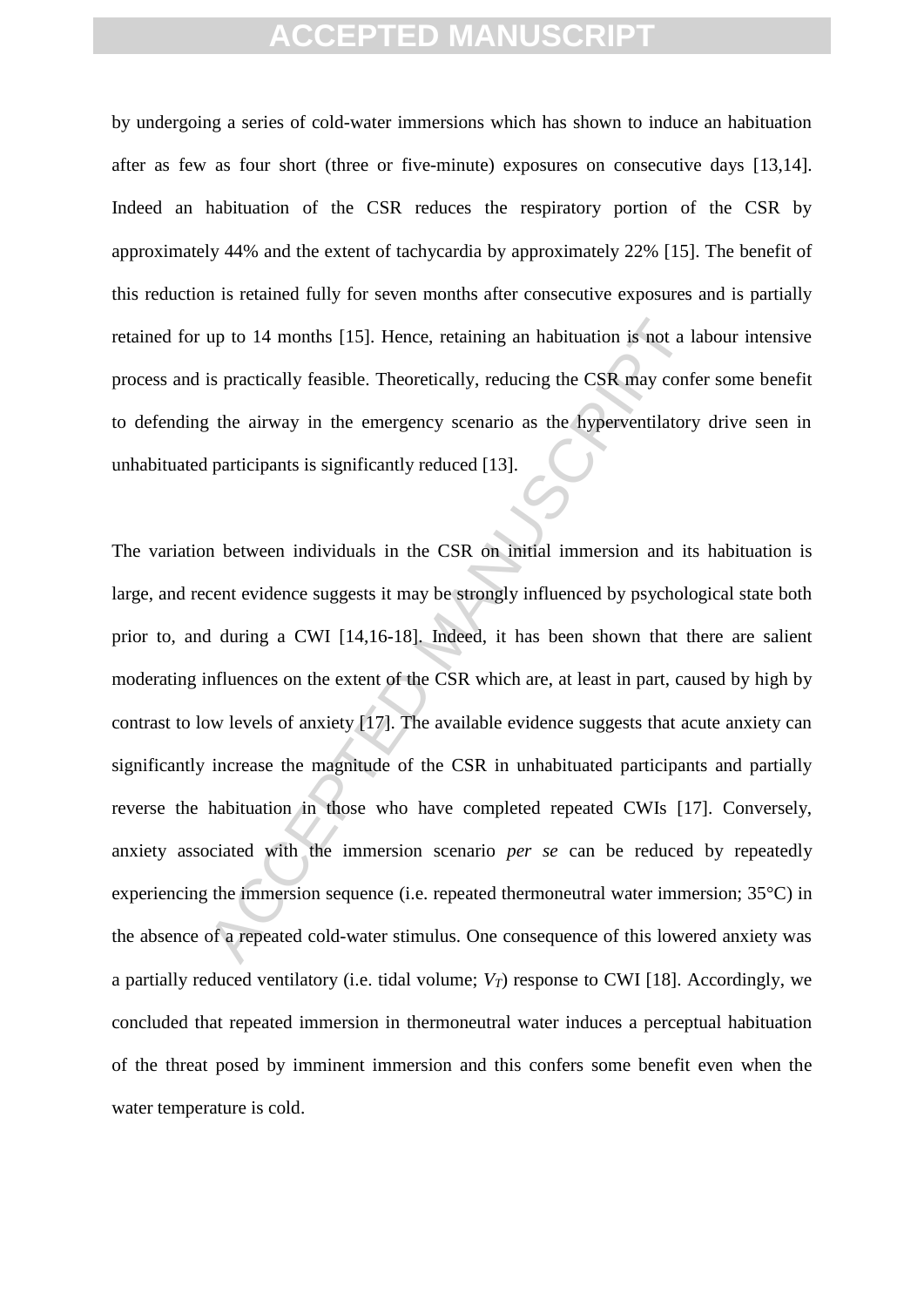experience of anxiety disinhibits the transmission of the such that it magnifies the CSR response or prevents has the present study examined the possibility that the repeated ag a series of cold-water habituation immersion Collectively these data raise the possibility that it is the degree of the anxiety experienced prior to and during an immersion that determines if habituation occurs, with low levels of anxiety enabling habituation and high, continuous levels preventing it. The latter suggestion has yet to be examined experimentally probably because of the difficulty in sustaining high levels of anxiety throughout a series of experimental immersions. It is possible that the concomitant experience of anxiety disinhibits the transmission of thermal afferent information such that it magnifies the CSR response or prevents habituation [19]. Accordingly the present study examined the possibility that the repeated experience of anxiety during a series of cold-water habituation immersions prevents significant habituation of the CSR. These data will be compared to those from our previous study where habituation was achieved and subsequently reversed by the induction of acute anxiety on immersion after cold-water habituation had taken place [17].

We hypothesised that low levels of acute anxiety are permissive of CSR habituation, but heightened anxiety, maintained throughout the duration of the immersion and the series of habituating immersions, would prevent habituation occurring  $(H_1)$ . Similar to our previous studies, deception about the water temperature was used to elevate anxiety. In addition to this an anxiety-inducing maths task, with the punitive consequences of poor performance leading to an extended immersion duration, was also undertaken to elongate the anxiety that was induced.

#### **2.0 Materials and Methods**

The Research Ethics Committee of Portsmouth University granted ethical approval for the study which was performed in accordance with the ethical standards of the 1964 Declaration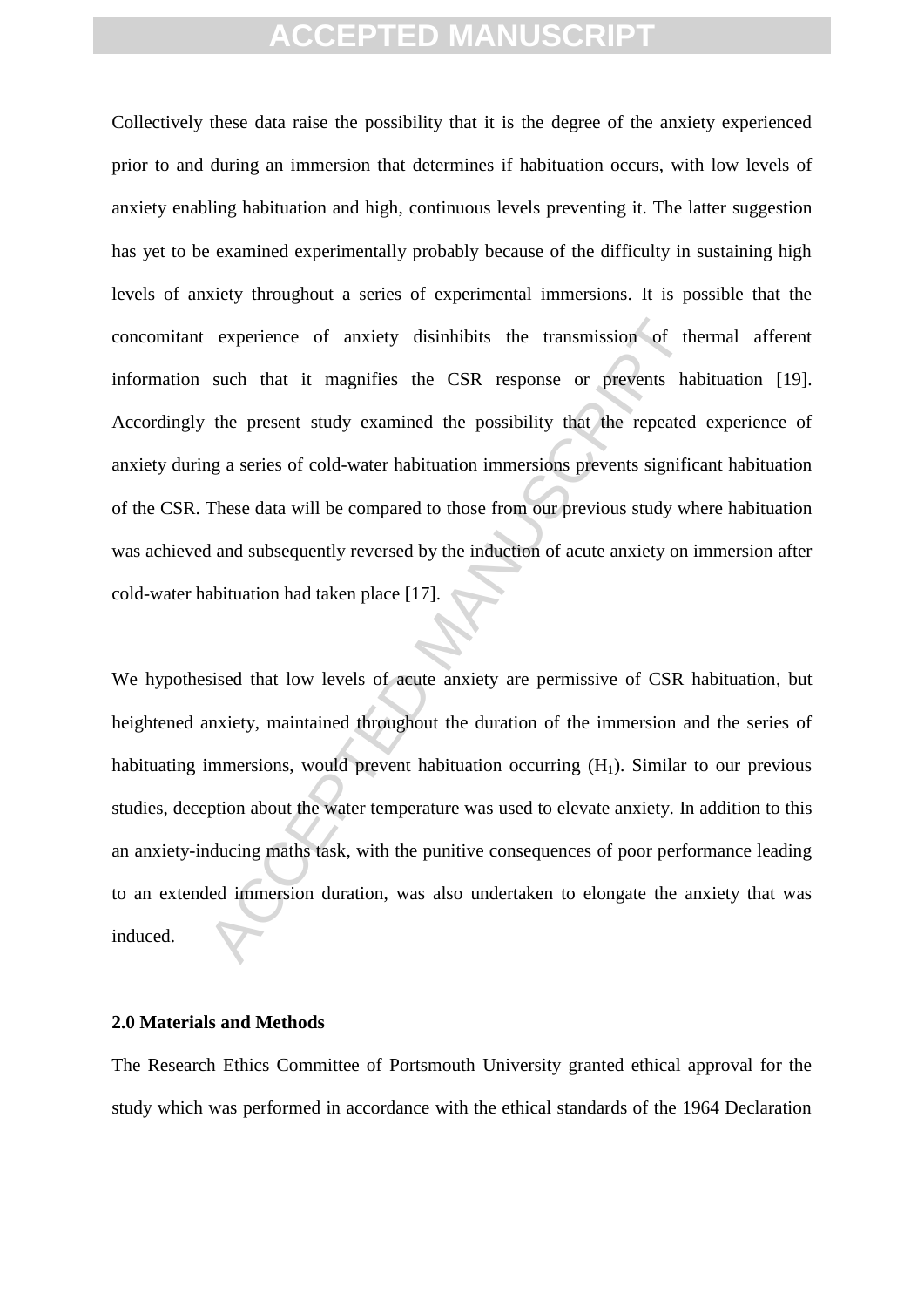of Helsinki. The participants gave their written informed consent to participate in cold-water immersion experiments lasting up to seven minutes.

#### **2.1 Experimental Design**

The present study utilized a within participant repeated measures design with between groups comparisons also made to data from a previous study [17]. Two groups were tested:

Group 1 – Repeated Anxiety & CWI (CWI-ANX<sub>rep</sub>): Participants undertook seven, sevenminute CWIs (water temperature;  $T_w$  15°C). Immersion one was used to establish the extent of the CSR and acted as a control (CON1). During immersions two to five the participants" anxiety levels were raised using deception and a demanding maths task (see below). Immersions six and seven were counter-balanced to include one further anxiety inducing immersion (CWI-AN $X_{\text{rep}}$ ) and one further control where no anxiety inducing manipulations were undertaken (CON2).

Repeated Anxiety & CWI (CWI-ANX<sub>rep</sub>): Participants undertook<br>s (water temperature;  $T_w$  15°C). Immersion one was used to estal<br>and acted as a control (CON1). During immersions two to five the<br>six were raised using decept Group 2 – Acute Anxiety & CWI (CWI-ANX<sub>ac</sub>). Participants undertook seven, seven-minute CWIs (15°C). Immersion one was used to establish the extent of the CSR and acted as a control (CON1). Immersions two to five were conducted without intentionally increasing anxiety. Immersions six and seven were counter-balanced to include one acute anxiety inducing immersion (CWI-AN $X_{ac}$ ) by way of deception about the water temperature only and one control where no anxiety inducing manipulations were undertaken (CON2); these data were drawn from our previous work ([17]; study 2). All experimental immersions (i.e. in both groups) were standardised; they took place at the same time of day (within-participant), with a minimum of 24 hours and a maximum of 48 hours between immersions, were to the same depth and each lasted 7-minutes. Figure 1 shows the order of the experimental conditions in each group.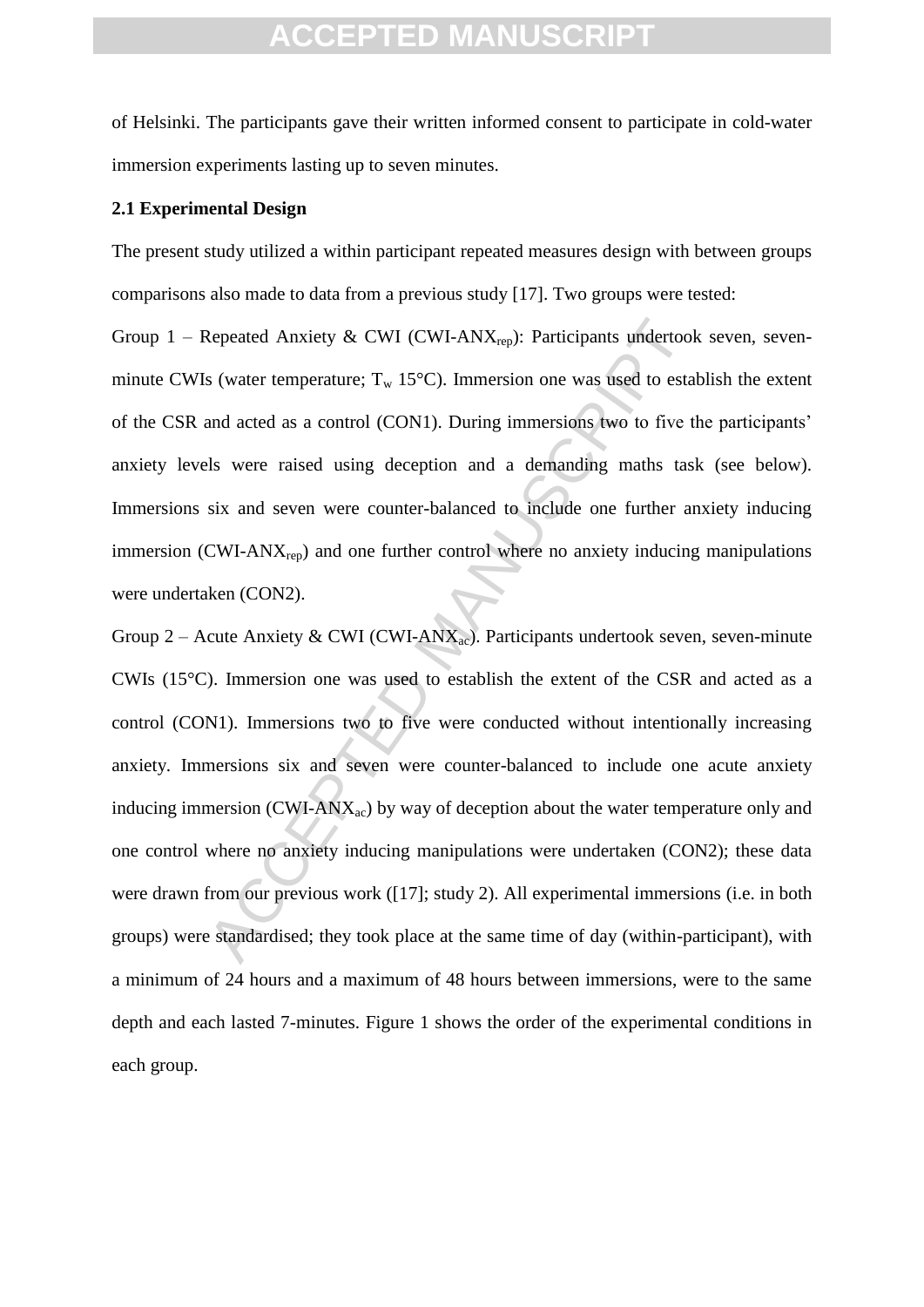#### \*\*\*INSERT FIGURE 1 NEAR HERE\*\*\*

### **2.2 Participants**

#### **2.2.1 Common Characteristics**

The participants were non-smokers and were not cold water habituated. They abstained from alcohol and caffeine consumption for 24 hours before each test and from undertaking any exercise on the day of the test.

#### **2.2.2 Group Specific Characteristics**

Group 1 - CWI-AN $X_{\text{ren}}$ . Sixteen healthy participants (12 male, 4 female) volunteered for the experiment. Their physical characteristics were (mean [SD]): Age 21 [2] yrs; height 1.76 [0.1] m; mass 78.0 [18.0] kg; sum of skinfold 42 [18] mm).

ants were non-smokers and were not cold water habituated. They a<br>caffeine consumption for 24 hours before each test and from under<br>he day of the test.<br>**Specific Characteristics**<br>WI-ANX<sub>rep</sub>. Sixteen healthy participants (1 Group  $2 - \text{CWI-}\text{ANX}_{ac}$ . Ten healthy participants (6 male, 4 female) volunteered for the experiment. Their physical characteristics were (mean [SD]): Age 19 [2] yrs; height 1.74 [0.1] m; mass 77.6 [16.8] kg). An independent samples t-test verified that the groups did not differ based on their physical characteristics of height ( $p = .549$ ) and mass ( $p = .949$ ).

#### **Procedure 2.3**

Following arrival at the Extreme Environments Laboratory, each participant's height (m) and mass (kg) was recorded using a stadiometer (Bodycare Stadiometer, Leicester, U.K) and calibrated weighing scales (OHAUS digital weighing scales, New Jersey, USA). Each participant changed into their swimming costume. Males wore swimming trunks and females wore a swimsuit; the same swimming costume was worn by each participant on each occasion. Participants were then instrumented with a 3-lead ECG (HME Lifepulse, England) and entered an ambient temperature  $(T_a)$  controlled laboratory. They sat on an immersion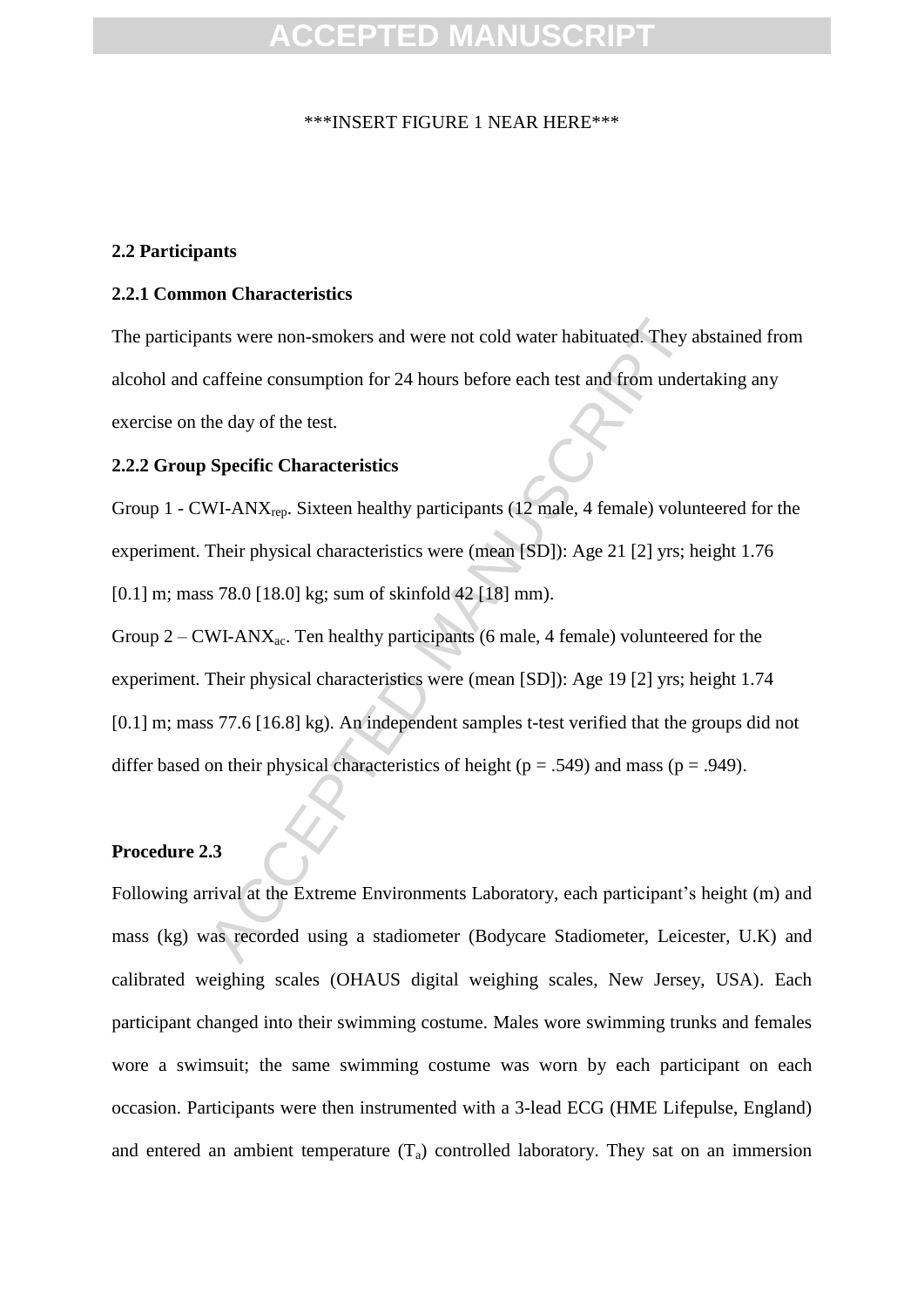chair attached to an electronic winch (CPM, F1-8; 2-8; 5-4, Yale, Shropshire, U.K) with a seat belt fastened around their waist to counteract buoyancy on immersion. The participant inserted a two-way mouthpiece (Harvard, USA) and attached a noseclip. The mouthpiece was connected to a spirometer (spirometric transducer module, KL Eng. Co, Northridge, USA) by respiratory tubing in order to measure the respiratory responses to immersion. The participant was winched above the immersion tank to rest for one-minute. Thirty seconds into the oneminute rest period participants provided a rating of their state anxiety on a visual analogue scale; they were familiarised with the scale in advance of the study. Towards the end of the one-minute period a ten-second verbal countdown preceded the participant being lowered at a reproducible rate  $(8 \text{ m}\cdot\text{min}^{-1})$  until immersed to the clavicle in stirred water. After one, three, five and seven-minutes of immersion they again reported their anxiety rating, following which they were winched from the immersion tank.

and a bove the immersion tank to rest for one-minute. Thirty second<br>period participants provided a rating of their state anxiety on a v<br>sere familiarised with the scale in advance of the study. Towards<br>period a ten-second Prior to immersion number two, and before inserting their respiratory mouthpiece, the participants completed a demanding maths task and were told that the water would be 1 °C colder than the previous immersion. This was done to induce additional anxiety about the impending immersion; however, the water temperature for *all* immersions was 15 °C and was carefully controlled throughout but remained concealed from the participants. The demanding maths task was performed prior to immersions two to five and before either immersion six or seven which were counter-balanced to either maximise (i.e. maths task plus deception) or minimise (i.e. no maths and no deception) the extent of anxiety experienced during immersion.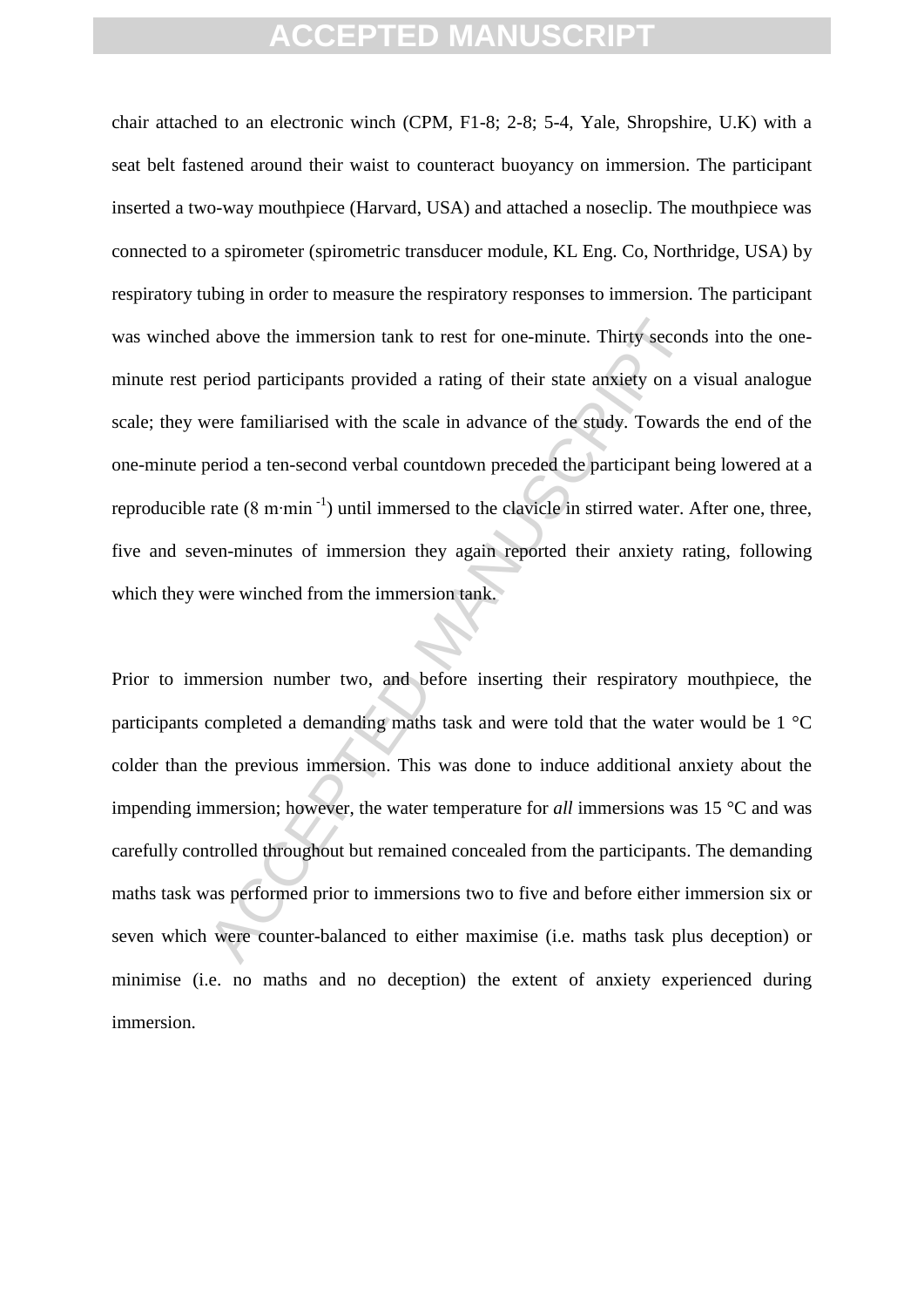#### **2.3.1 Anxiety-Inducing Maths Task**

o complete; the maximum immersion time was limited to seven<br>
r mistakes were allowed. The task was to answer basic addition<br>
and division equations which contained a mixture of two and the<br>
lanswer. The task was performed Participants completed a performance-based mental arithmetic task for three-minutes. Similar tasks have been shown to induce a cognitive and somatic anxious response [20]. Before the maths task was undertaken, the participants were informed that the immersion duration would be a minimum of three-minutes. Each incorrect answer led to an additional minute of immersion to complete; the maximum immersion time was limited to seven-minutes and a total of four mistakes were allowed. The task was to answer basic addition, subtraction, multiplication and division equations which contained a mixture of two and three digits in the question and answer. The task was performed to a metronome with an answer frequency of one answer every 3 seconds with a total of 60 answers to be given over the three-minute period. Pilot tests verified the logistical and experimental viability of this design. After the three-minute maths task was complete the participant self-inserted the equipment for measurement of respiratory parameters. As the end of the three-minute mandatory immersion period approached (i.e. in the last ten seconds of the third minute) the experimenter explained that the participant gave "at least one incorrect answer" on the maths task signalling that one additional minute would be spent in the water. Subsequently, as the end of the fourth minute approached the experimenter again explained that "they gave at least two incorrect answers" which would carry the same consequence. It was the intention to make the task performance deliberately difficult in order that the full seven-minute immersion was undertaken and to prolong the anxiety associated over the duration of the immersion.

#### **2.4 Measurements**

### **2.4.1 Environmental Conditions**

 $T_a$  and  $T_w$ , were measured and recorded using a calibrated thermistor (Grant Instruments (Cambridge) Ltd, Shepreth, U.K) secured to the wall of the immersion tank and a Wet Bulb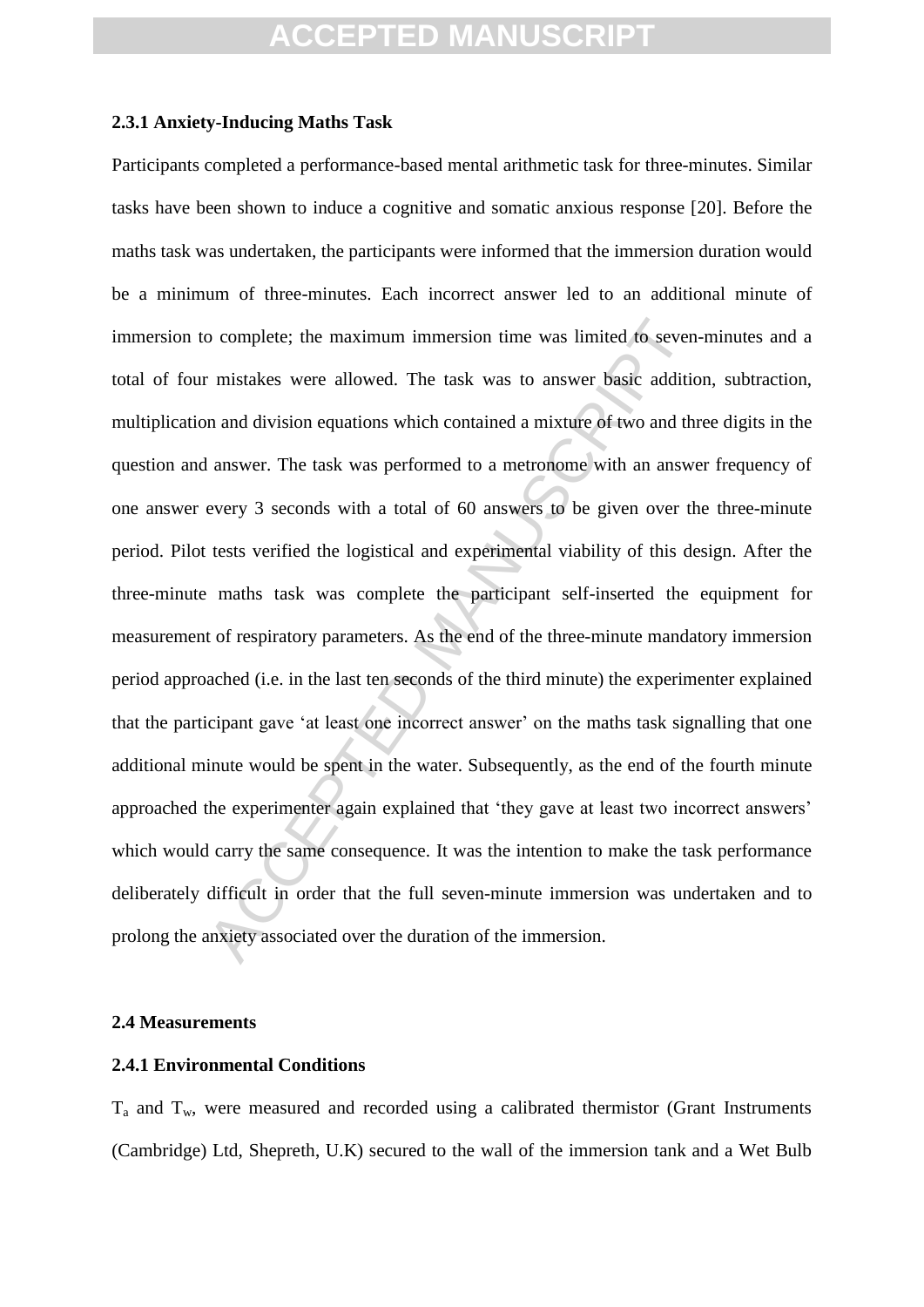Globe Thermometer station respectively, both attached to a data logger (1000 series, Squirrel Data Logger, Grant Instruments (Cambridge) Ltd, Shepreth, U.K). Average  $T_w$  was closely matched within participant ( $\pm$  0.2°C) between CON1, CON2 and the final CWI-ANX<sub>rep</sub> immersion and was;  $T_w$  CON1 15.2 [0.2]°C, CON2 14.8 [0.3]°C, CWI-ANX<sub>rep</sub> 14.8 [0.2] $^{\circ}$ C. The average T<sub>a</sub> during the CWIs was: CON1 24.0 [2.5] $^{\circ}$ C, CON2 24.0 [2.4] $^{\circ}$ C, CWI-ANX<sub>rep</sub> 24.2 [2.3]<sup>o</sup>C. T<sub>w</sub> and T<sub>a</sub> during immersions two to five averaged 15.1 [0.1]<sup>o</sup>C and 24.0  $[0.1]$ <sup>o</sup>C respectively across the four CWI-ANX<sub>rep</sub> immersions.

#### **2.4.2 Cardiorespiratory Responses**

brane 24.2 [2.3]<sup>o</sup>C. T<sub>w</sub> and T<sub>a</sub> during immersions two to five average [<sup>2</sup>C respectively across the four CWI-ANX<sub>rep</sub> immersions.<br> **OF THE MANUSCRIPT MANUSCRIPT MANUSCRIPT MANUSCRIPT MANUSCRIPT MANUSCRIPT MANUSCRIPT M** The ECG and spirometer were interfaced with a digital data acquisition system (16SP PowerLab, Castle Hill, Australia) which captured data continuously throughout the rest and immersion periods. Chart analysis software (Chart version 6, AD Instruments LtD, Oxford, U.K) was used to automatically identify R-waves from the ECG and calculate cardiac frequency  $(f_c)$ ; movement artefacts were visually identified and excluded from analysis. The spirometer was calibrated using a syringe of known volume (3 L syringe, Harvard Instruments, Harvard, USA). Respiratory frequency ( $f<sub>R</sub>$ ) was recorded by Chart analysis software using auto-recognition of the peak after inspiration. The peak value after the onset of inspiration was recorded as tidal volume  $(V_T)$  and multiplied by the calculated  $f_R$  to generate minute ventilation  $(\dot{V}_F)$ .

#### **2.4.3 Anxiety Perceptual Responses**

The state anxiety response to immersion was quantified using a 20 cm visual analogue scale (VAS) with descriptive phrases ranging from 0cm (*not at all anxious)* to 20cm (*extremely anxious)*. This previously validated scale [22] has been used to quantify state anxiety [20,21] with the instrument's reliability and validity receiving support. Participants reported their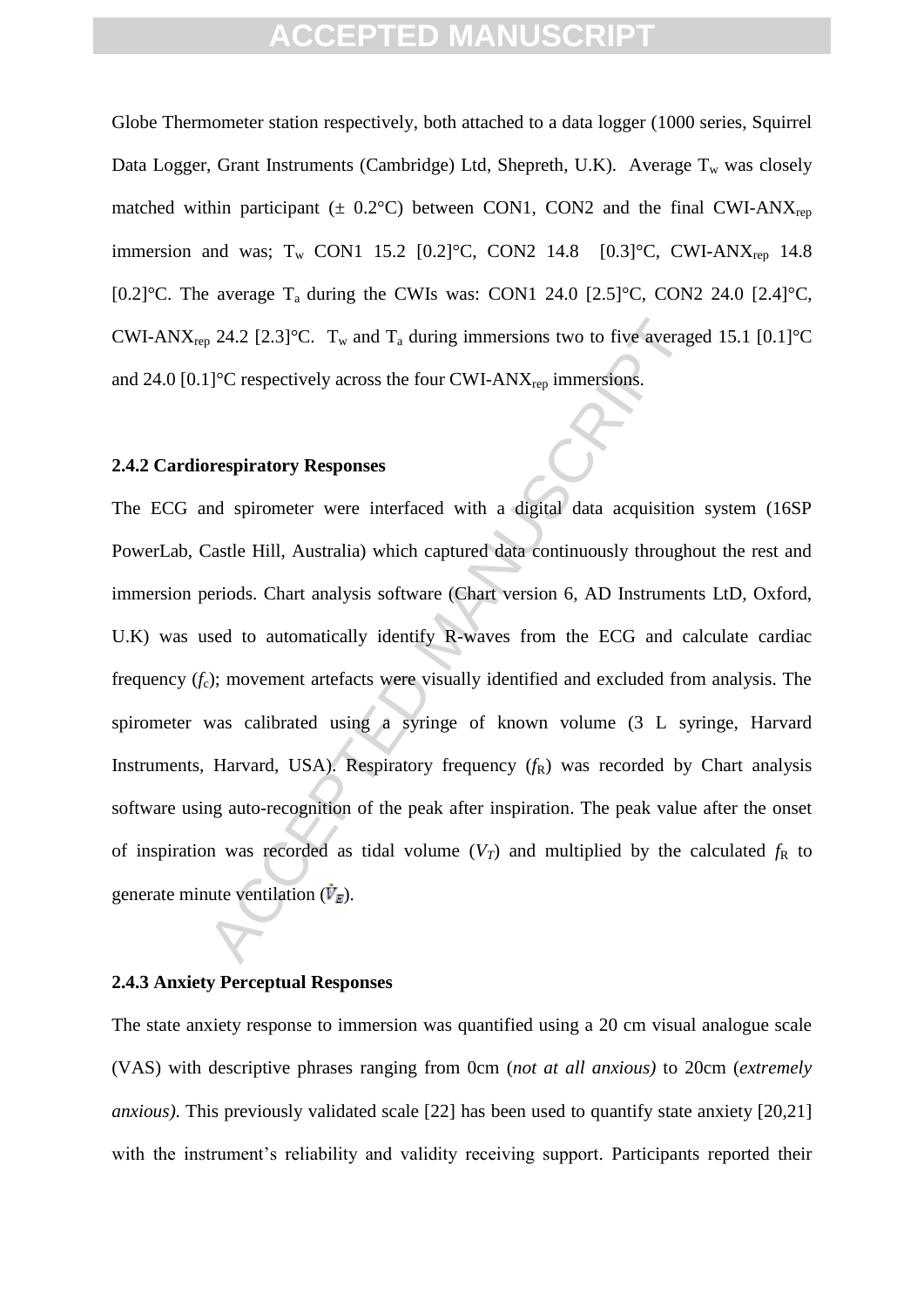anxiety by drawing a horizontal line on the vertical scale (see example in figure 2 y axis) that corresponded to their feeling of anxiety. The scale is anchored by worded descriptors demarking the extremes of anxiety (0 cm – *not at all anxious* and 20cm – *extremely anxious*) and the numerical value for anxiety is generated by measuring from the zero point of the scale to where the horizontal line begins. In order to classify the participants' levels of trait anxiety each participant completed a state-trait anxiety inventory (STAI; [23]). This was undertaken for exploratory purposes in group 1 only.

#### **2.4.5 Semi-structured interview and debrief**

Acceleration of the experimental and the experiment of the experiment participants in group 1 only.<br>
Acceleration of the experiment participants in group 1 took part in a semi-structured a) whether they perceived the wate At the end of the experiment participants in group 1 took part in a semi-structured interview and were asked a) whether they perceived the water to be colder during either of the final two immersions b) whether they felt more anxious prior to it c) if they thought at any stage the water was not colder and d) if so, at what stage. The participants were then debriefed about the aims of the experiment.

### **2.4.6 Procedures: Group 2 – CWI-ANXac**

A full description of the experimental procedures undertaken in this group is reported in Barwood et al [17]. Briefly, the cardiorespiratory and perceptual measurements were the same as described here. Nevertheless, the participant's were only deceived about the water temperature on one occasion after a series of habituating immersions, thereby inducing acute anxiety about that specific immersion (i.e.  $CWI-ANX_{ac}$ ); see Figure 1 for experimental design for each group.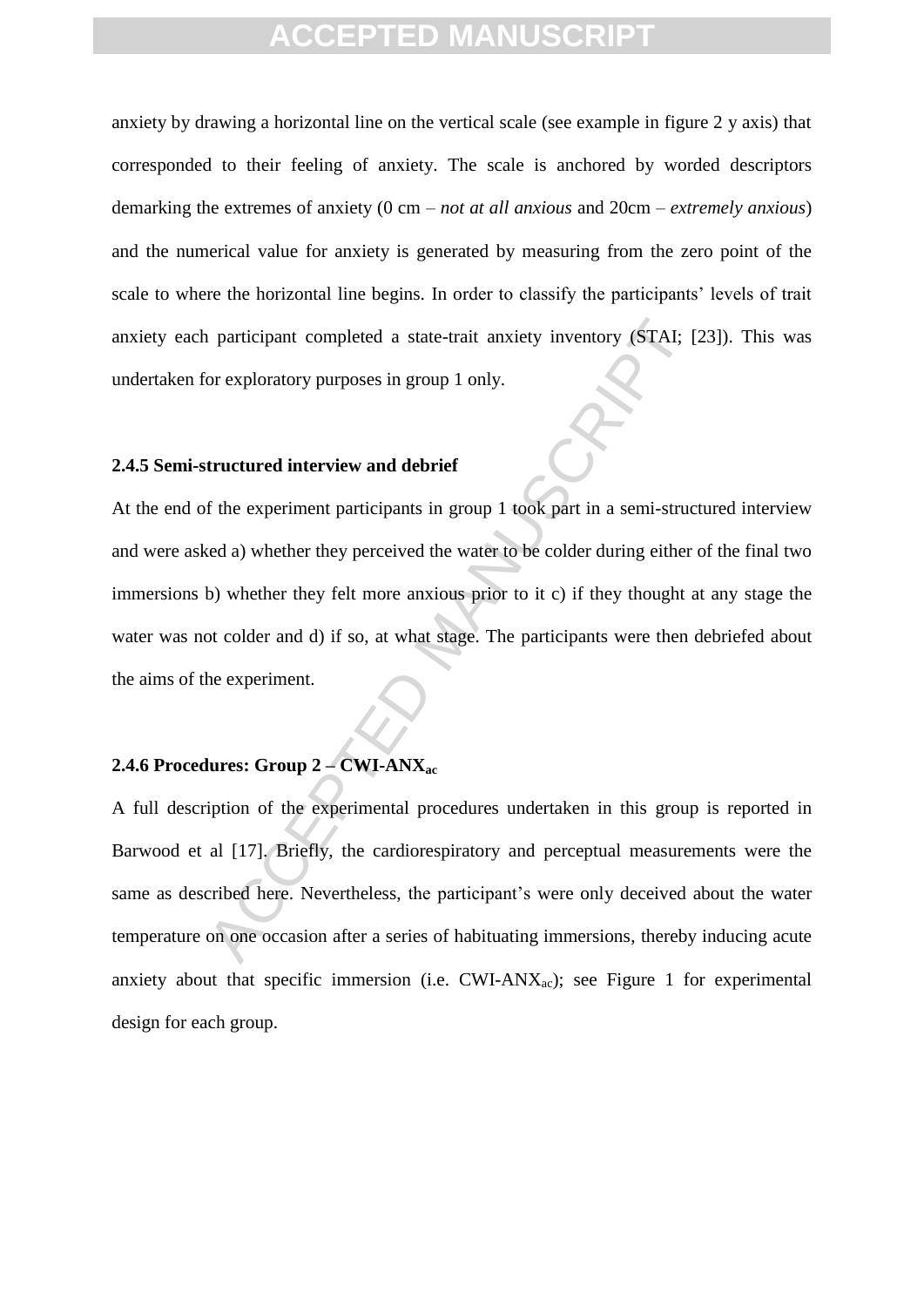#### **2.5 Data Analyses – Common Features**

Normality of data were checked using the Kolmogorov-Smirnov test. Univariate analyses were checked for sphericity using Mauchley"s test and the Greenhouse-Geisser adjustment applied where non-spherical data sets were evident. The direction of statistically significant effects were determined using a *post-hoc* pair-wise comparisons procedure with *Bonferroni* correction for multiple comparisons where necessary. For all statistical tests α level was set at 0.05. Data are presented as mean [SD]. All statistical tests were conducted using SPSS version 21 (Chicago, IL, USA).

### **2.5.1 Data Analyses – Group 1 Only**

or multiple comparisons where necessary. For all statistical tests  $\alpha$ <br>are presented as mean [SD]. All statistical tests were conducte<br>Chicago, IL, USA).<br>**analyses – Group 1 Only**<br>data were calculated for each minute of Mean [SD] data were calculated for each minute of immersion for the cardiorespiratory and perceptual variables which included  $f_c$ ,  $f_R$ ,  $V_T$ ,  $\dot{V}_E$  and the anxiety ratings respectively. The peak cardiorespiratory responses were manually checked and recorded for  $f_c$  and  $f_R$ . Comparisons were made for the peak and mean responses seen in CON1, CON2 and CWI- $ANX_{\text{rep}}$  within participant, across condition (3) and time (7; mean data only), using a repeated measures analysis of variance (ANOVA).

#### **2.5.2 Between Group Comparisons**

Comparisons were made between the two groups (2) across immersions (7) in the perceptual and cardiorespiratory variables  $f_c$ ,  $f_R$ ,  $V_T$ ,  $\dot{V}_F$ . These variables were averaged across the immersions to reduce the complexity of the analysis. The mean [SD] data analysed here were not reported in our previous study [17]. *Post-hoc* comparisons between groups were made using a *Scheffe* test as participants in each group were different in number.

#### **3.0 Results – Group 1 Only**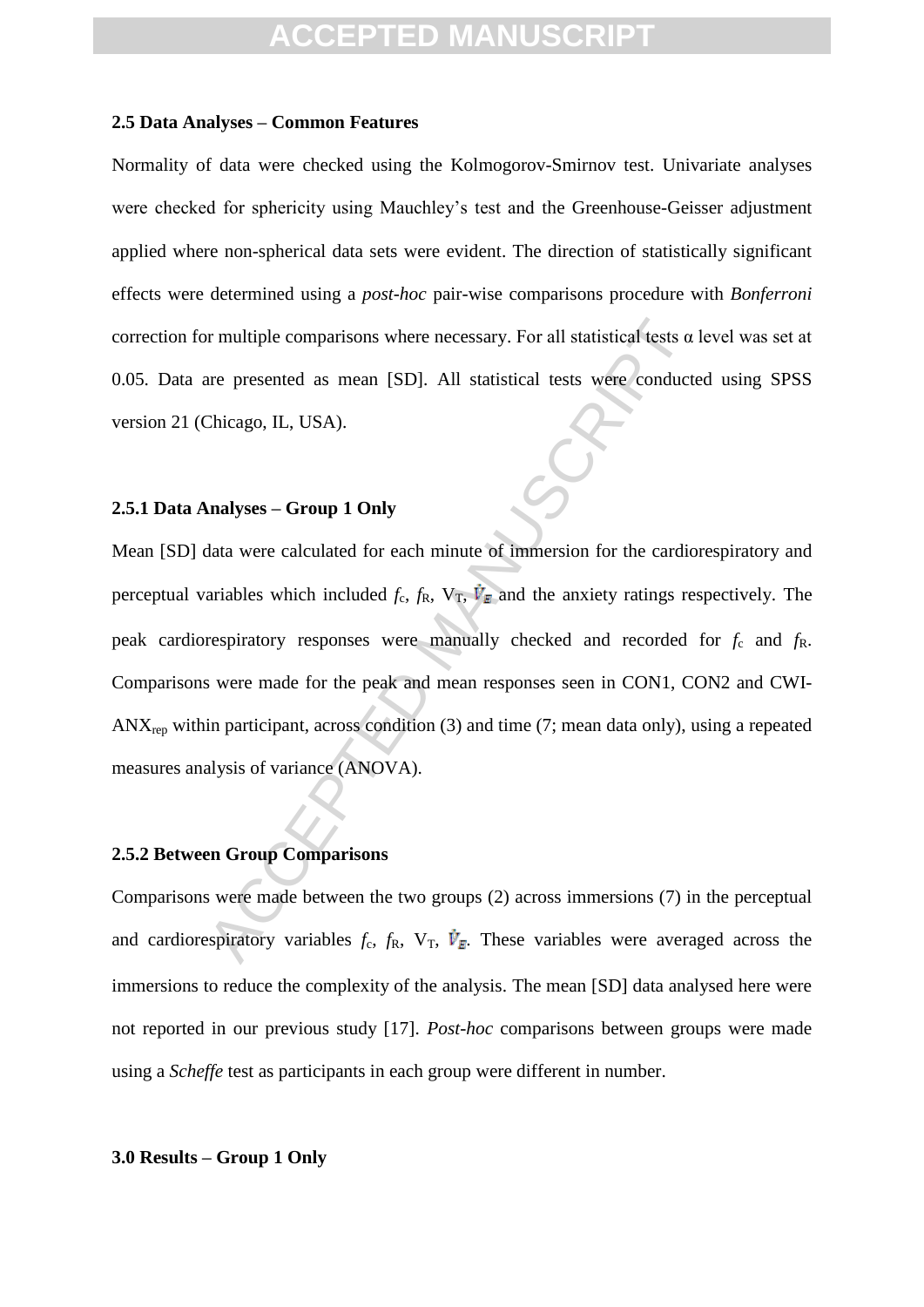Errors in data capture occurred for some variables culminating in the removal of some data from analysis: of anxiety ratings (n = 15),  $f_c$  mean and peak (n = 15 & 16),  $f_R$ ,  $\dot{V}_F$ (experimental immersions  $n = 16$ , habituation immersions  $n = 14$ ), and  $V_t$  (experimental immersions  $n = 16$ , habituation immersions  $n = 13$ ).

#### **3.1.1 Anxiety Ratings – Habituation Immersions**

Statistical analysis verified that the CWI-ANX<sub>rep</sub> intervention was successful at sustaining the anxiety ratings at a similar level throughout the habituation immersions; no main effect for condition (F<sub>(3, 42)</sub> = .694; p = .510) or interaction effect (F<sub>(9, 126)</sub> = 1.304; p = .280). The levels of anxiety during the habituation immersions initially peaked in the first minute of immersion and declined significantly on each subsequent data point until the fifth minute of immersion following which no differences were seen; main effect for time  $(F_{(3, 42)} = 12.116; p = .001)$ .

### **3.1.2 Anxiety Ratings – Experimental Immersions**

**y Ratings – Habituation Immersions**<br>alysis verified that the CWI-ANX<sub>rep</sub> intervention was successful a<br>gs at a similar level throughout the habituation immersions; no<br> $(3,42) = .694$ ;  $p = .510$ ) or interaction effect ( $F_{($ Similar to the habituation immersions, the anxiety ratings seen across the experimental immersions peaked on immersion and declined significantly with each subsequent time point but continued to do so until the end of the immersion; main effect for time ( $F_{(3, 42)} = 11.105$ ; p = .001). On average, the extent of the anxiety reported throughout the immersion did not differ between each condition despite the different experimental manipulations of anxiety levels; no main effect for condition ( $F_{(2, 28)} = 11.105$ ; p = .147). The extent of the anxiety reported on immersion demonstrated a different pattern across time in each condition (interaction effect:  $F_{(6,84)} = 2.318$ ,  $p = .040$ ). *Post hoc* analysis indicated that the anxiety levels tended to be higher in CWI-ANXrep condition than CON2 after 1,3 and 5 minutes of immersion ( $p = .005, .019 \& .013$  respectively). CON1 and CON2 were only different at 3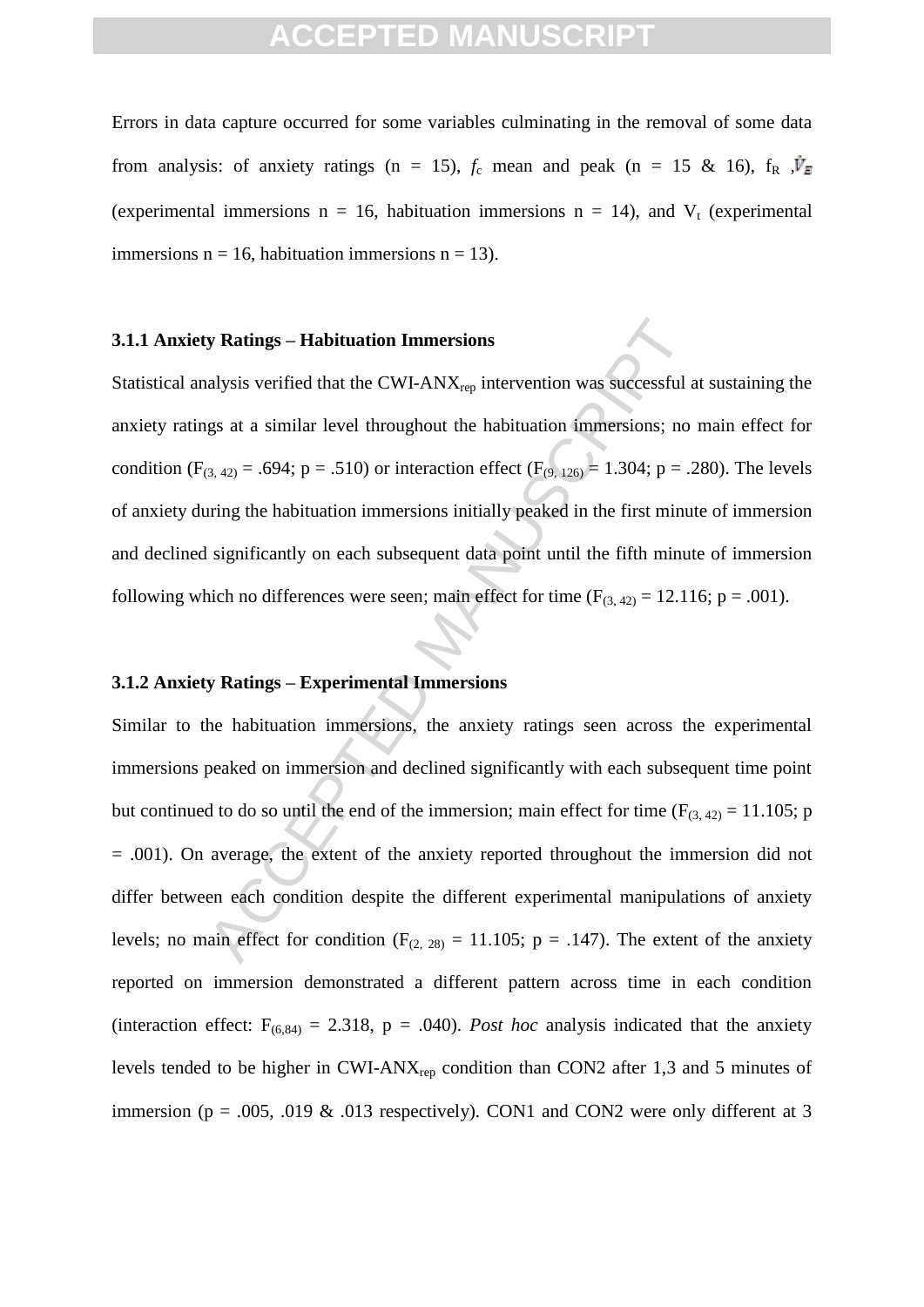minutes of immersion ( $p = .042$ ). Mean [SD] anxiety responses on immersion are shown in Figure 2.

#### \*\*\*INSERT FIGURE 2 NEAR HERE\*\*\*

### **3.1.3 Peak Cardiorespiratory Responses Prior and on Immersion**

In anticipation of immersion (i.e. prior to water entry)  $f_c$  was significantly lower (main effect for condition:  $F_{(2, 30)} = 5.118$ ; p = .024) in the CON2 condition (96 [13] b.p.m<sup>-1</sup>) compared to CWI-ANX<sub>rep</sub> (109 [20] b.p.m<sup>-1</sup>) but not CON1 (102 [15] b.p.m<sup>-1</sup>; p = .018 & .093). CON1 and CWI-ANX<sub>rep</sub> did not approach being different ( $p = .648$ ). On immersion these differences were reflected numerically (CON1 120 [12] b.p.m<sup>-1</sup>; CON2 112 [15] b.p.m<sup>-1</sup> & CWI-ANX<sub>rep</sub> 117 [17] b.p.m<sup>-1</sup>) but not statistically (no main effect for condition:  $F_{(2, 30)} = 2.361$ ; p = .112).

#### **3.1.4 Mean Cardiac Frequency fc Responses**

Cardiorespiratory Responses Prior and on Immersion<br>on of immersion (i.e. prior to water entry)  $f_c$  was significantly low<br>i. F<sub>(2, 30)</sub> = 5.118; p = .024) in the CON2 condition (96 [13] b.p.m<br> $_0$  (109 [20] b.p.m<sup>-1</sup>) but Throughout the habituation immersions  $f_c$  showed consistent time effects peaking in the first three minutes of immersion and declining thereafter (main effect for time:  $F_{(6,90)} = 23.486$ ; p = .001). Contrary to the anxiety ratings data, there were differences between conditions (main effect for condition:  $F_{(3, 45)} = 4.248$ ; p = .012) with immersion 3 showing a lower average  $f_c$ (by 5 [3] b.min<sup>-1</sup>) than immersion 2 ( $p = .026$ ) but not 4 ( $p = .851$ ); there were no further differences. There was no difference in the pattern of the response in each condition across time (no interaction effect;  $F_{(18,270)} = 1.488$ ; p = .193).

In the experimental immersions a similar response over time was seen (main effect for time:  $F_{(6, 90)} = 25.055$ ; p = .001) but there were no differences in the  $f_c$  response, on average, between any of the individual conditions (no main effect for condition:  $F_{(2, 30)} = 2.645$ ; p =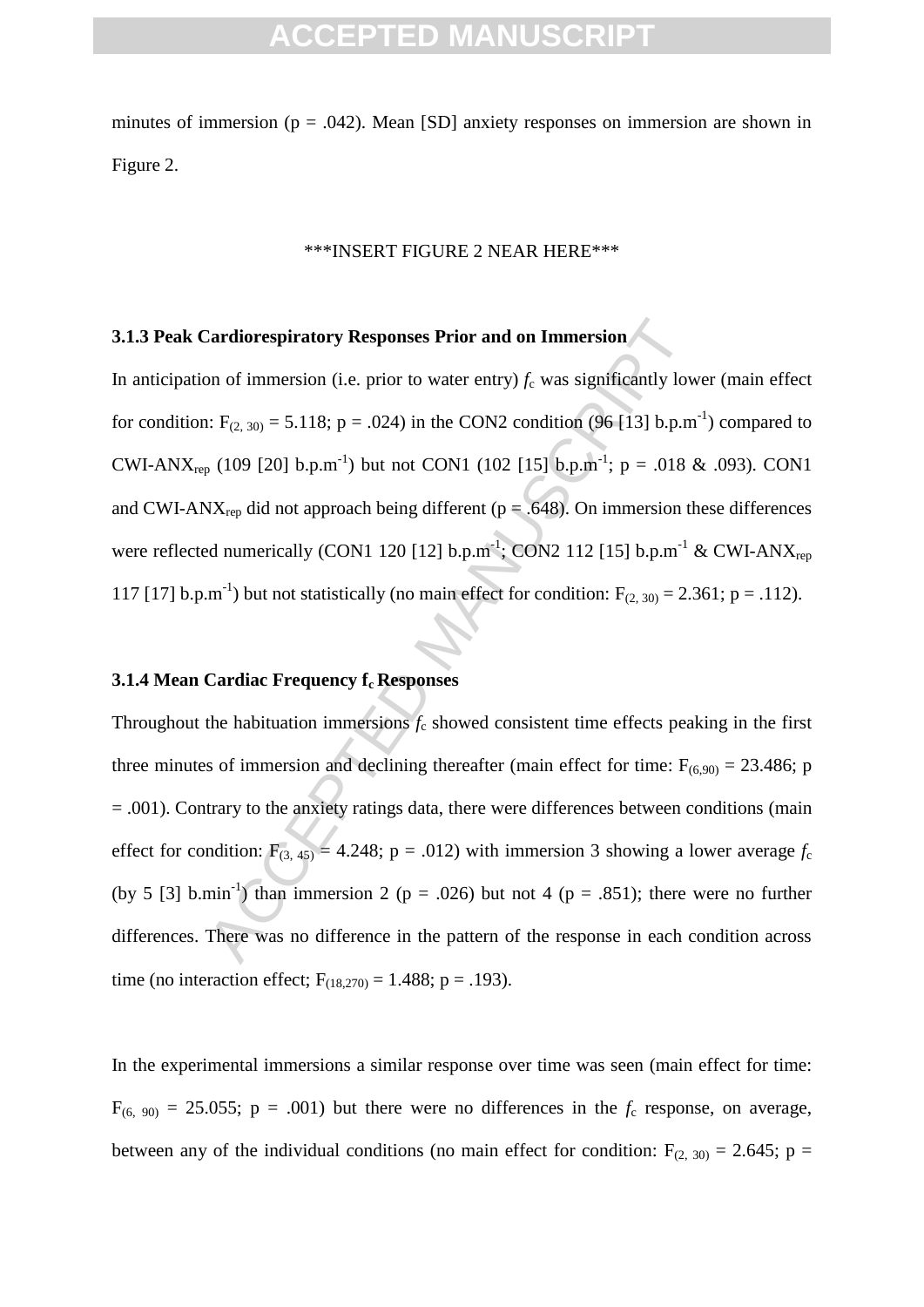.092) and no difference in the pattern of the response over time (no interaction effect:  $F_{(12, 180)}$ )  $= 2.109$ ;  $p = .084$ ); this was despite there being a different pattern in the anxiety response with higher anxiety ratings (interaction effect) in CWI-ANX<sub>rep</sub> than CON2. Mean [SD]  $f_c$  data are shown in figure 3A for the experimental immersions and Table 1 for the habituation immersions.

# \*\*\*INSERT FIGURE 3 NEAR HERE\*\*\*

### **3.1.5 Respiratory Frequency (** $f_R$ **), Tidal Volume (** $V_T$ **) & Minute Ventilation (** $\dot{V}_E$ **)**

<sup>888</sup>INSERT FIGURE 3 NEAR HERE<sup>848</sup><br>
Actory Frequency (f<sub>R</sub>), Tidal Volume ( $V_T$ ) & Minute Ventilation<br>
the respiratory data indicated that an habituation of the response dispiratory variables (no main effect for conditio Analysis of the respiratory data indicated that an habituation of the response did not occur for any of the respiratory variables (no main effect for condition:  $f_R F_{(3,39)} = .781$ , p = .084;  $V_T$  $F_{(3,36)} = .738$ , p = .536;  $\dot{V}_E$   $F_{(3,36)} = .366$ , p = .778). Similarly, during the experimental immersions there were no differences between any of the conditions (no main effect for condition:  $f_R$  F<sub>(2,30)</sub> = .188, p = .829;  $V_T$  F<sub>(3,36)</sub> = .950, p = .398;  $\dot{V}_E$  F<sub>(2,30)</sub> = 1.442, p = .252). The pattern of the response remained consistent for all variables during both the habituation immersions (main effect for time:  $f_R$  F<sub>(6,90)</sub> = 25.946, p = .001;  $V_T$  F<sub>(6,72)</sub> = 7.108, p = .001;  $V_E$  $F_{(6,72)} = 25.480$ ,  $p = .001$ ) and the experimental immersions (main effect for time:  $f_R F_{(6,90)} =$ 25.946, p = .001;  $V_T$  F<sub>(6,90)</sub> = 10.943, p = .001;  $V_E$  F<sub>(6,90)</sub> = 33.955, p = .001) peaking during the initial minutes with a decline in the response seen to the  $4<sup>th</sup>$  or  $5<sup>th</sup>$  minute following which no differences were seen. This did not culminate in an interaction effect in any of the variables during habituation immersions ( $f_R$  F<sub>(18,234)</sub> = .977, p = .487;  $V_T$  F<sub>(18,216)</sub> = .835, p = .657;  $\dot{V}_E F_{(18,216)} = .733$ , p = .775) or the experimental immersions ( $f_R F_{(12,180)} = .568$ , p = .866;  $V_T$  F<sub>(12,180)</sub> = .693, p = .757;  $\dot{V}_E$  F<sub>(12,180)</sub> = .597, p = .843). This was despite there being a different pattern in the anxiety response with higher anxiety ratings (interaction effect) in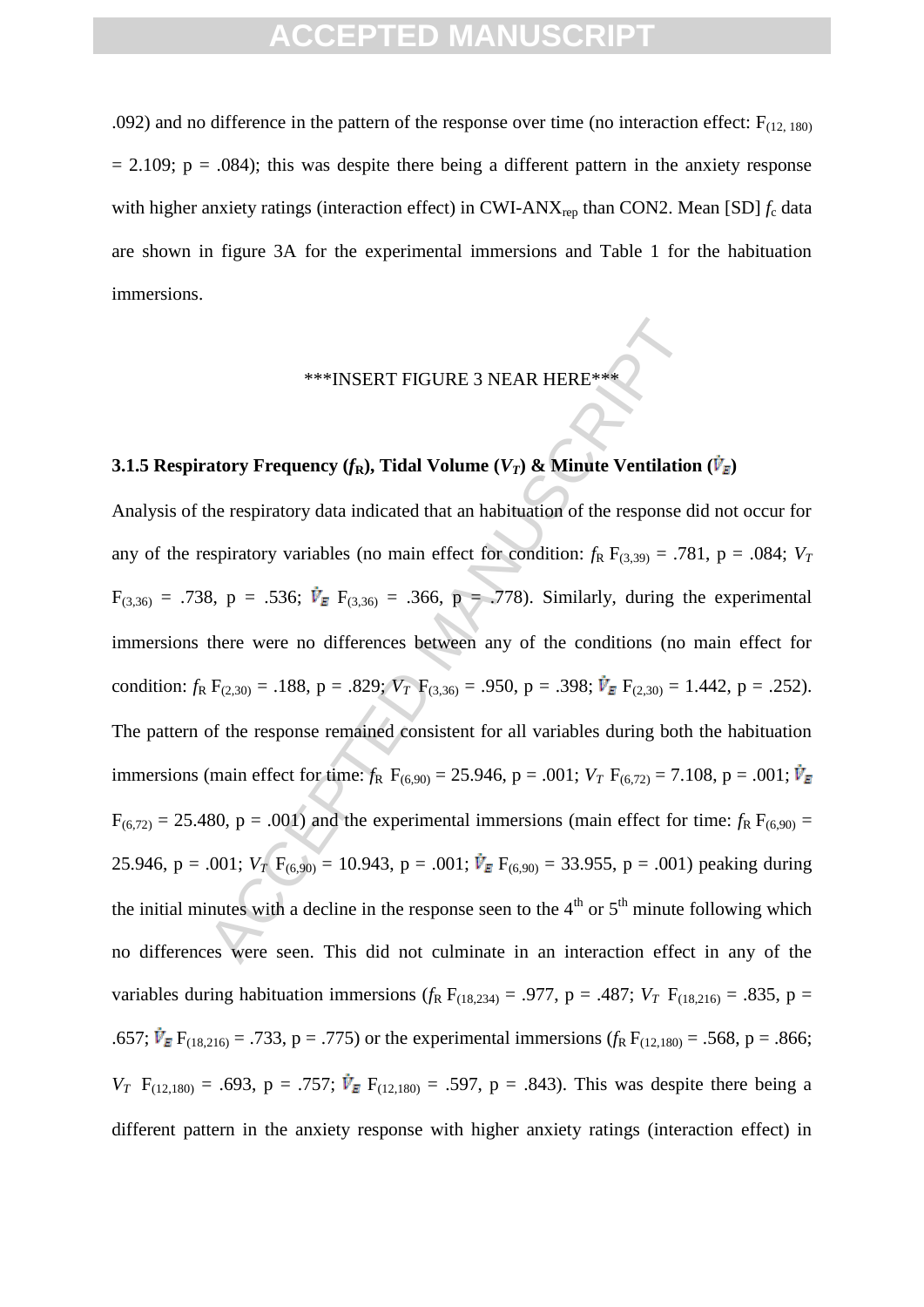$CWI-ANY<sub>ren</sub>$  than  $CON2$ . Mean  $[SD]$  respiratory data are shown in figure 3B-D for the experimental immersions and table 1 for the habituation immersions.

#### \*\*\*INSERT TABLE 1 NEAR HERE\*\*\*

#### **3.1.6 Semi-structured Interview Responses**

**tructured Interview Responses**<br>participants tested, 13 participants stated they felt colder duri<br>1 immersions with 10 of those 13 participants suggesting the<br>sets in the final immersion with the maths test (i.e. the expe Of the 16 participants tested, 13 participants stated they felt colder during one of the experimental immersions with 10 of those 13 participants suggesting that the coldest condition was the final immersion with the maths test (i.e. the experimental immersion CWI- $ANX_{ren}$ ; despite the  $T_w$  being closely matched between experimental immersions. Participants stated that the sensation of being colder occurred before (2 participants), during (6 participants) and after (2 participants) the maths test was undertaken. One participant remarked that the maths test helped distract them from the CWI and one remarked they felt "quite relaxed about the maths test" indicating some variability in the subjective response to the maths task.

### **3.1.7 Between Group Analysis Anxiety Response**

The differing manipulations of anxiety in each study revealed that the absolute levels of anxiety were higher in the CWI-AN $X_{\text{rep}}$  group than the CWI-AN $X_{\text{ac}}$  group (main effect for group:  $F_{(1,23)} = 7.342$ ,  $p = .013$ ) and a different pattern was evident in the response between the immersions (interaction effect:  $F_{(6,138)} = 4.358$ ,  $p = .007$ ). *Post-hoc* analysis revealed a mean difference in anxiety ratings, irrespective of the immersions, of 4.3 [1.6] cm (i.e. 22% of the VAS scale) between the groups. While there were no differences observed in the extent of anxiety reported between immersion 1 and 2, differences were observed between immersion 3 ( $p = .009$ ), immersion 4 ( $p = .005$ ) and the intervention immersion (i.e. CWI-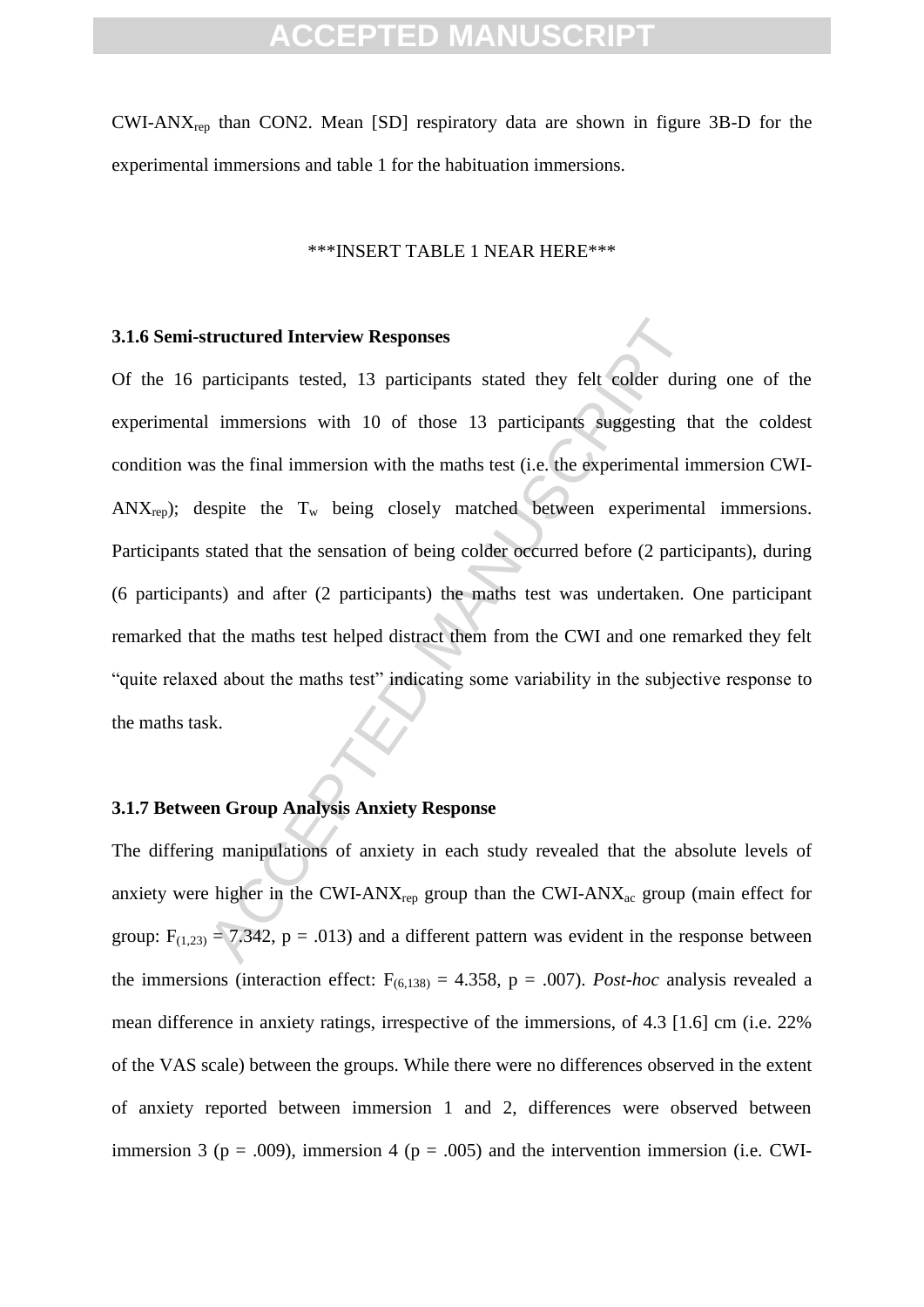ANX<sub>rep</sub>  $cf$  CWI-ANX<sub>ac</sub>;  $p = .003$ ). No differences across immersion were observed for CON2 ( $p = .114$ ). On each occasion the response of the CWI-ANX<sub>rep</sub> group was higher; see Figure 4.

#### \*\*\*INSERT FIGURE 4 NEAR HERE\*\*\*

#### **3.1.8 Mean Cardiorespiratory Responses**

**Cardiorespiratory Responses**<br>
a indicated that the differing manipulations of anxiety rating d<br>
n the  $f_c$  response between the two groups ( $F_{(1,24)} = .255$ ,  $p = .618$ <br>
as progressed there was no difference in the pattern Mean  $f_c$  data indicated that the differing manipulations of anxiety rating did not produce differences in the  $f_c$  response between the two groups ( $F_{(1,24)} = .255$ , p = .618). As the series of immersions progressed there was no difference in the pattern of the *f*<sup>c</sup> response with both groups showing a similar pattern from their first immersion through to their last, irrespective of their experimental manipulation (no interaction effect:  $F_{(6,144)} = 1.894$ , p = .086). The respiratory frequency data showed a different response with significant differences between groups on average (main effect for group:  $F_{(1,22)} = 5.600$ , p = .027) and an interaction as the immersion series progressed ( $F_{(1,22)} = 267.965$ , p = .001). The CWI-ANX<sub>rep</sub> group experienced higher  $f_R$  overall but the groups were not different at the start of the immersion series with the  $f_R$  response significantly elevated in the CWI-ANX<sub>rep</sub> group in immersions 4 ( $p = .007$ ) and CON2 ( $p = .041$ ) and nearing being statistically different in immersion 5 ( $p =$ .053). Importantly,  $f_R$  was not different between groups when anxiety levels were manipulated to be increased in both groups (p = .159). The  $\dot{V}_E$  data mirrored these effects being higher, on average, in the CWI-ANX<sub>rep</sub> group ( $F_{(1,21)} = 4.928$ , p = .038) and as the immersion series ensued (interaction effect:  $F_{(1,21)} = 171.468$ , p = .001). The  $\dot{V}_E$  was not higher in CON1 (i.e. the first immersion) but was consistently higher in the CWI-AN $X_{\text{rep}}$ group in immersions 4 ( $p = .049$ ), 5 ( $p = .011$ ) and CON2 ( $p = .016$ ) but were not different when the anxiety levels were manipulated to be increased in both groups ( $p = .083$ ). *V<sub>T</sub>* was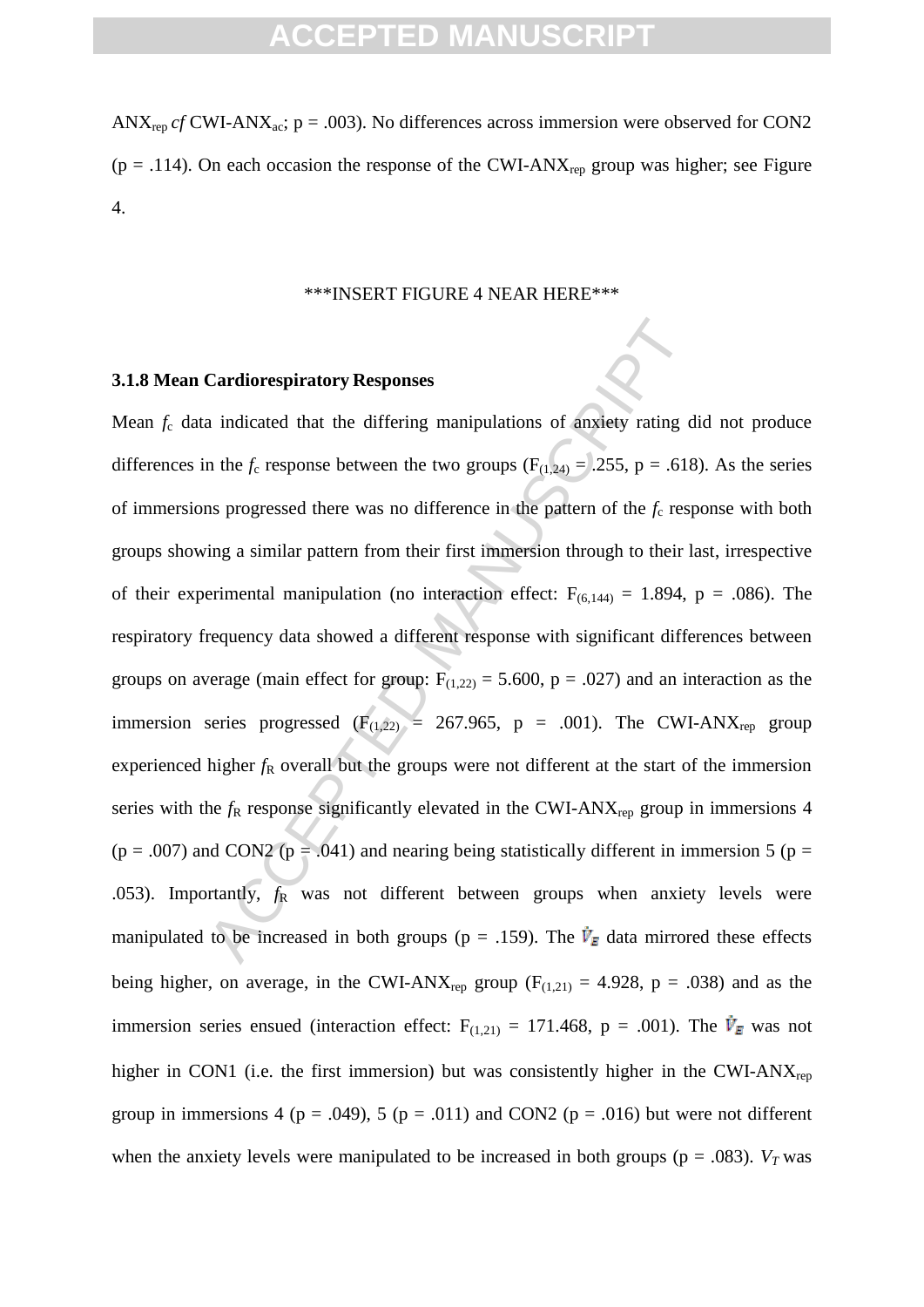not different between group (no main effect for group:  $F_{(1,21)} = 1.531$ , p = .230) or as the immersion series ensued (no interaction effect:  $F_{(1,21)} = 1.425$ , p = .294) suggesting the differences in  $\dot{V}_E$  were achieved largely by changes in  $f_R$  rather than tidal ventilation. The differences in the cardiorespiratory responses between group across the immersion series are summarised in Figure 5.

### \*\*\*INSERT FIGURE 5 NEAR HERE\*\*\*

#### **4.0 Discussion**

\*\*\*INSERT FIGURE 5 NEAR HERE\*\*<br>
on<br>
tested the hypothesis that the concomitant experience of inc<br>
throughout a series of immersions that would ordinarily har<br>
of the CSR [13-15,17], would prevent the habituation occurring This study tested the hypothesis that the concomitant experience of increased anxiety maintained throughout a series of immersions that would ordinarily have induced an habituation of the CSR [13-15,17], would prevent the habituation occurring  $(H_1)$ . Our data show that the habituation of the CSR did not occur when participants" anxiety levels were kept high and the CSR did not reduce in the CWI-AN $X_{\text{rep}}$  group even when high anxiety levels were not induced in a subsequent immersion (i.e. CON2; Figures 2 & 3); we therefore accept the experimental hypothesis. We contrasted these new data to our previous study where we showed that low(er) levels of state anxiety are permissive of CSR habituation. In our previous study we showed that when high(er) levels of state anxiety were induced *after*  habituation the CSR was partially reversed but this effect was largely evident in the *f*<sup>c</sup> component of the response. Collectively we suggest that anxiety levels are integrally linked to habituation of the CSR and the degree of anxiety experienced either accentuates or attenuates components of the CSR and could effect the likelihood that habituation will be achieved or retained.

We are not the first to suggest that habituation of the CSR is linked to the concomitant experience of anxiety. Indeed, Glaser et al [19] showed that habituation of the cold pressor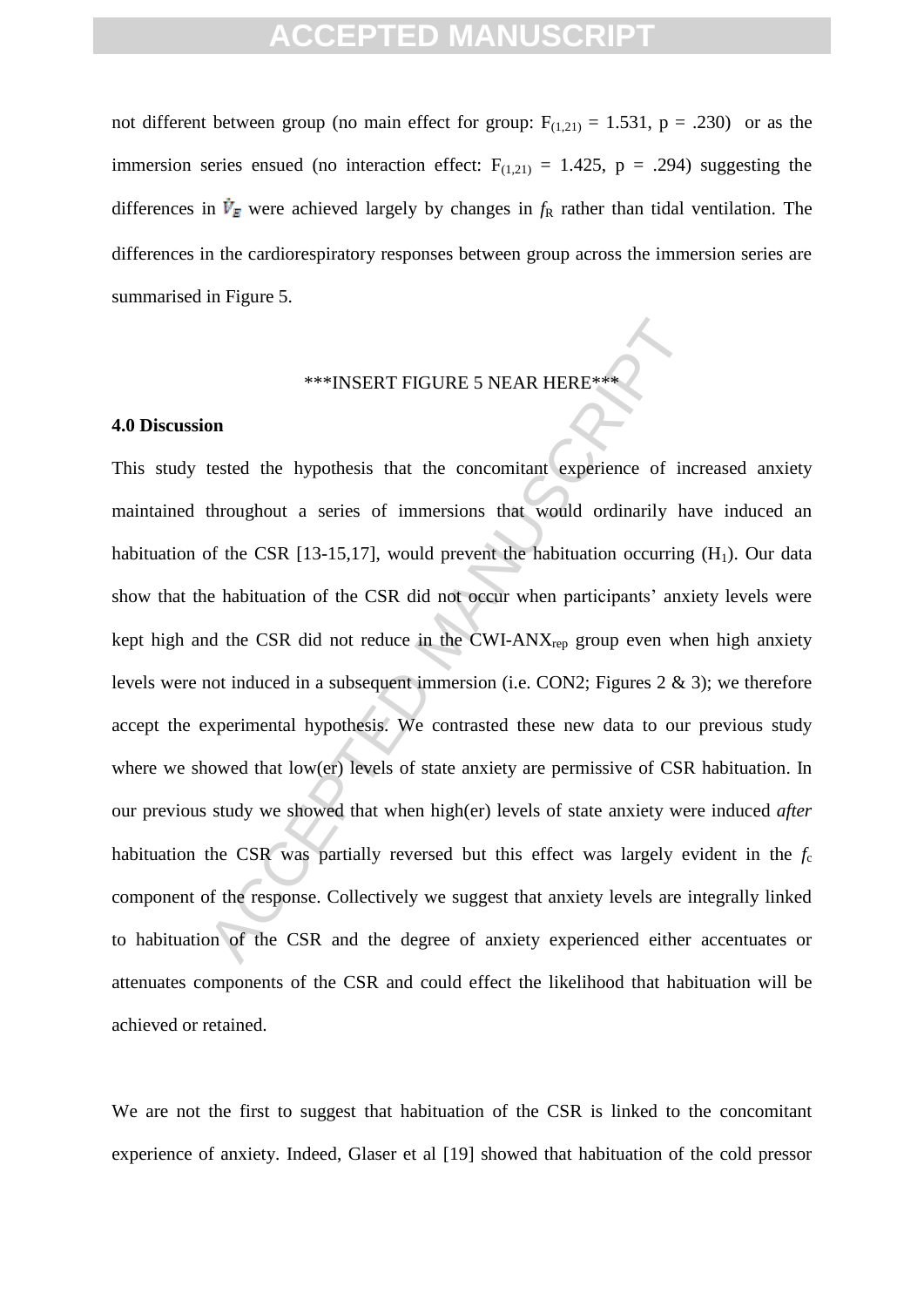response can be reversed or modified by other afferent impulses, for example by acute anxiety caused by being observed by an audience, arriving from sensory organs at the same time as the thermal stimulus. Yet we are the first to show that habituation of the CSR is abolished when acute anxiety is increased throughout a series of whole body immersions; Glaser and colleagues" [19] observations were restricted to hand immersion. We are also the first to confirm that it is the concomitant stimulus of lowered anxiety ratings *combined* with the cold water stimulus that culminates in CSR habituation rather than a largely independent contribution by each. This interpretation has been supported by a more recent study where acute anxiety associated with the immersion scenario *per se*, in the absence of a repeated cold-water stimulus, culminated in only minor reductions in the CSR [18]. A study where state anxiety is abolished prior to repeated CWI would confirm the additive contribution state anxiety makes to the CSR; although this may be difficult to undertake experimentally.

m that it is the concomitant stimulus of lowered anxiety ratings<br>er stimulus that culminates in CSR habituation rather than a large<br>by each. This interpretation has been supported by a more rece<br>y associated with the immer The present study's evidence that at least one of the cardiorespiratory components (i.e.  $f_c$ ,  $f_R$ ,  $V_T$ ,  $\& \dot{V}_F$  of the CSR did not change across the immersion series, in line with changes in anxiety level, is inconsistent with our previous findings [17]. Based on the differences seen between our past and present studies we can now suggest an important mediating role for anxiety levels and attentional focus in permitting the occurrence of habituation as we believe that this is the distinguishing feature between our methods. In the present study we show that anxiety, and speculate that attention allocated to the distracting maths task, was maintained at an artificially higher level than would be seen in our previous study [17] thereby preventing any habituation of any of the components of the CSR. In our previous study we see that during the habituation immersions, when attention could be allocated to relevant cues in the environment and anxiety levels were allowed to fall, the majority of cardiorespiratory components of the CSR also reduced. When anxiety levels were increased *after* habituation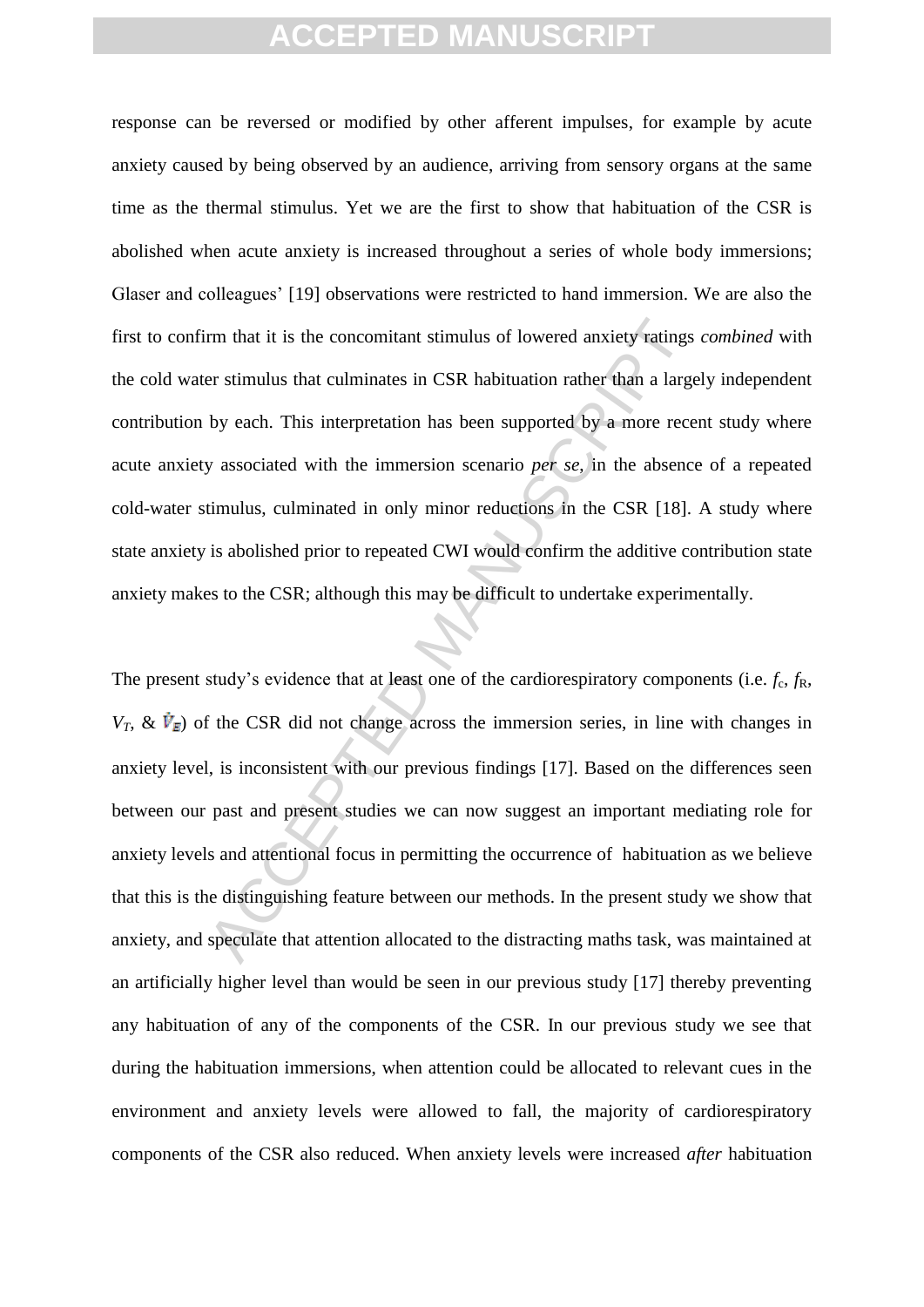omponent of the CSR is learned over the series of immersions parages of each immersion where the thermal input from peripheral creducing [24]. Collectively this leads us to the idea that attenting over a series of habituat had taken place only the cardiac component of the CSR increased significantly [17] as learned control of ventilation had been partially achieved. Yet, in a separate group of participants, we showed that *both* cardiac and respiratory components of the CSR increase when anxiety levels are increased *before* habituation had taken place as voluntary control of ventilation has not yet been achieved in this scenario [17]. We therefore suggest that the respiratory component of the CSR is learned over the series of immersions particularly during the latter stages of each immersion where the thermal input from peripheral cold receptors is likely to be reducing [24]. Collectively this leads us to the idea that attention and anxiety levels reducing over a series of habituation immersions is permissive of learning to control breathing after which only the  $f_c$  component of the CSR, which is under lesser voluntary control, responds to increases in anxiety. There is a sound anatomical basis for this suggestion as heart rate is not subject to the same extent of voluntary control as ventilation. Indeed, heart rate it is primarily regulated by autonomic nervous system pathways by contrast to ventilation which includes a central brain structure that enables partial voluntary influence [16, 25].

As a consequence of these data we can refine our model of the thermal, physiological and psychological mechanisms that may prevail to induce habituation. Tipton and colleagues [13] demonstrated habituation of the CSR in the right hand side of the body when they repeatedly immersed the left hand side of the body (on separate days) thereby confirming that habituation is caused after central rather than peripheral integration of the thermal afferent information. Primary neural candidates for the central site of habituation include the reticular formation and the frontal and prefrontal cortices [26,27]. We now add the important mediating role that anxiety and attention plays in this habituation. The physiological response to acute anxiety is thought to be mediated primarily by the dorsomedial hypothalamus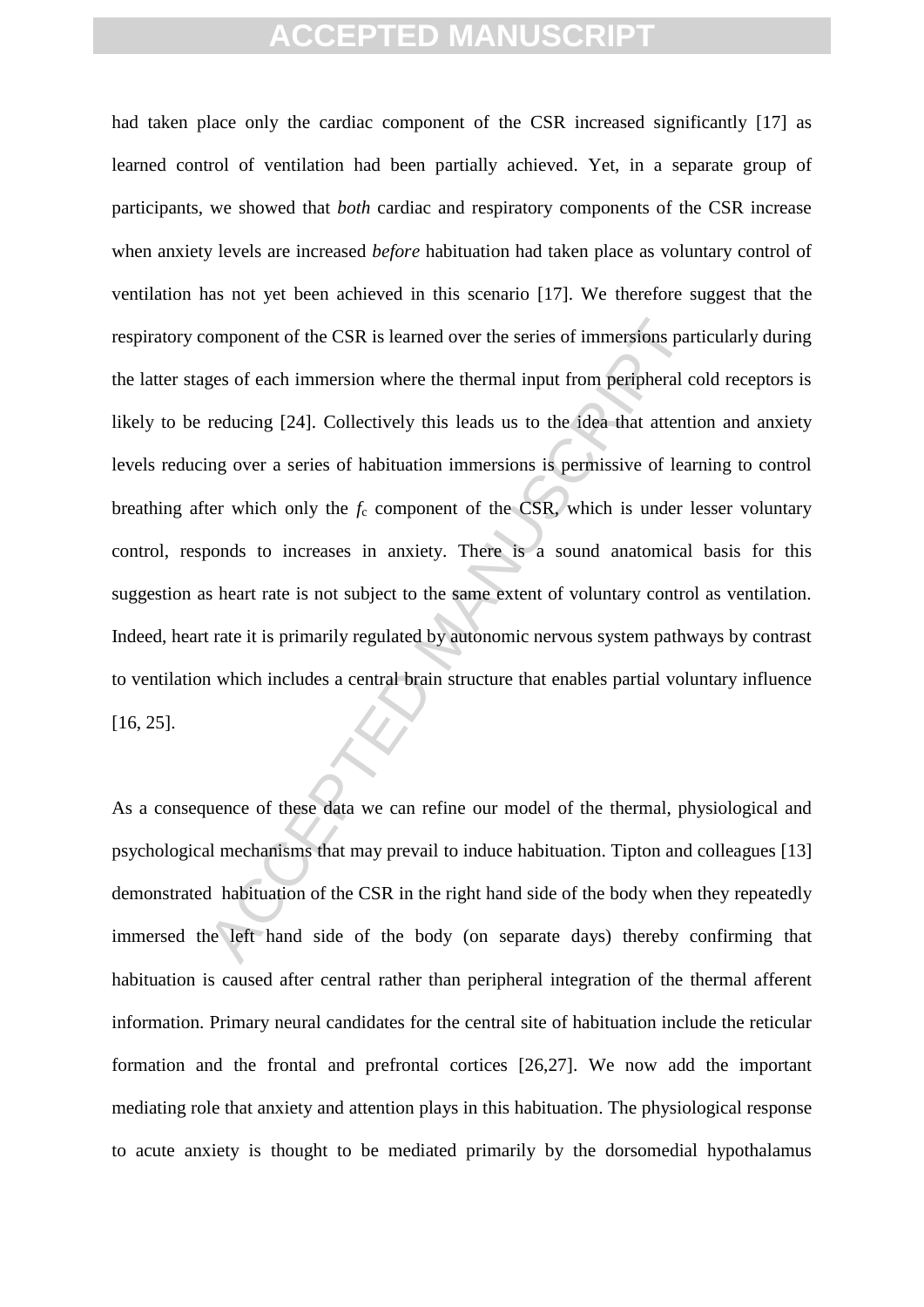In perceived threat in the immersions scenario. Indeed, current strate one's appraisal of the immersion scenario as threatening in the present study) as opposed to increasingly less threatening 18]) would lead to different (DMH) with previous experience of a given stimulus and emotional valence (e.g. threatening or non-threatening) of that stimulus interpreted and conveyed to the DMH through the amygdala and medial prefrontal cortex [28,29]. Clearly there are common and potential anatomical pathways by which anxiety could interfere with the occurrence of habituation. It is important to include the mechanism that may dictate the strength of the signal caused by differences in perceived threat in the immersions scenario. Indeed, current stress theory [30] indicates that one"s appraisal of the immersion scenario as threatening (as recurrently manipulated in the present study) as opposed to increasingly less threatening (as in previous studies [17,18]) would lead to different anxiety responses. The anxiety response is fundamentally determined by the primary (i.e., predictability, novelty) and secondary (i.e., coping resources) appraisal of the immersion scenario [30]. A novel and unpredictable situation coupled with a perceived imbalance between the coping requirements and coping resources available would lead to a highly anxious response requiring a large amount of attentional resource especially if the valence (i.e. the positive or negative perception) of this situation was viewed as negative. We suggest that we repeatedly induced this threat imbalance and negative valence in the present study and this prevented habituation from being achieved.

The cognitive relationship between state anxiety and habituation of the CSR is clearly worthy of further investigation, not least to confirm the hypothesis that the voluntary control of ventilation is learned during habituation, particularly during the latter stages of CWI. The voluntary control that is ordinarily seen as a consequence of habituation [13-15,17] was abolished by state anxiety in the present study. In previous studies we have shown that psychological skills training (PST) can improve the voluntary control of ventilation, as evidenced by extending maximal breath hold time, on CWI [14,16]. The cognitive bases of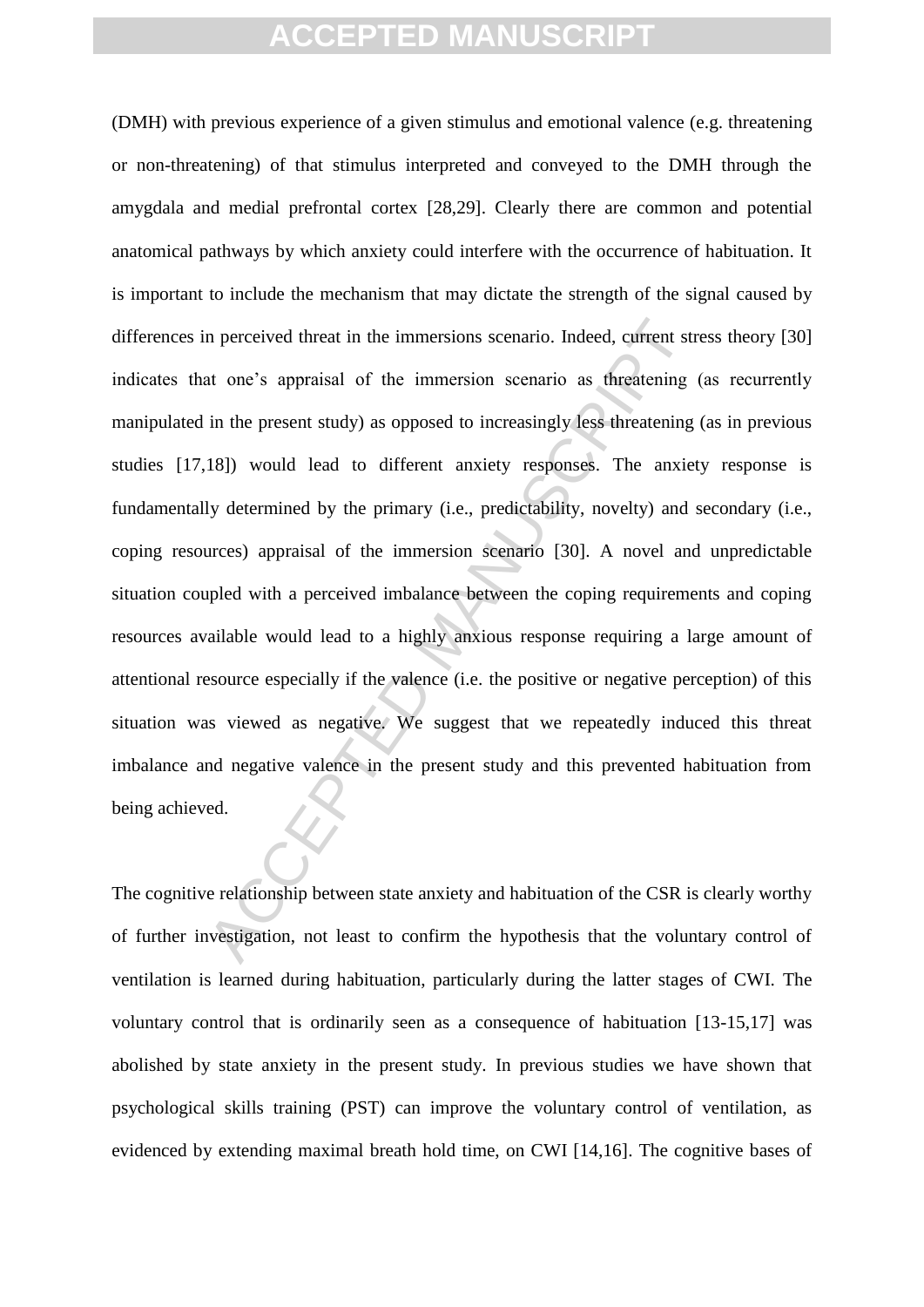components of PST have recently been elucidated. Wallace et al [31] showed that motivational self talk (MST), which is a component of PST, improved executive function and the learned ability to counteract psychological context-specific demands throughout an exercise task performed in a demanding environment. It would clearly be advantageous, by way of stopping water entering the airway and improving survival prospects, to facilitate rapid learning of respiratory control. Low levels of anxiety may permit this to occur. Identifying the cognitive architecture by which this can be achieved may enhance the precision of survival training and advice for those at daily risk of CWI.

and of respiratory control. Low levels of anxiety may permit<br>the cognitive architecture by which this can be achieved ma<br>survival training and advice for those at daily risk of CWI.<br>is not without limitation some of which This study is not without limitation some of which continue from our previous studies [17,18]. It is possible that our semi-structured interview included leading questions with regard to water temperature but we were bound by way of consistency with that included in our original investigations. However, a revision in line with this issue may be included in future studies. The present and previous cohorts may be open to a self-selection bias towards those experiencing lower levels of daily anxiety given that the anxiety inducing, unpleasant and demanding nature of the study"s tasks may stimulate avoidance in study participation in highly anxious individuals. Our questionnaire assessment of the present cohort of participants suggests this to be true with state-trait anxiety scores recorded that are towards the lower end of the STAI assessment scale (i.e. mean [SD] 40 [8]; range 29 to 56 on an 80 point scale). It remains possible that participants with a comparatively high trait anxiety rating (e.g. those with a general anxiety disorder) would not habituate to cold water, which would place them a higher risk should accidental CWI occur. It is also possible that we have been premature in concluding that repeated anxiety, as induced in the present study, prevents habituation of the CSR taking place. It is not likely that we are underpowered in making this observation since we have tested more participants over a similar number of immersions than reported in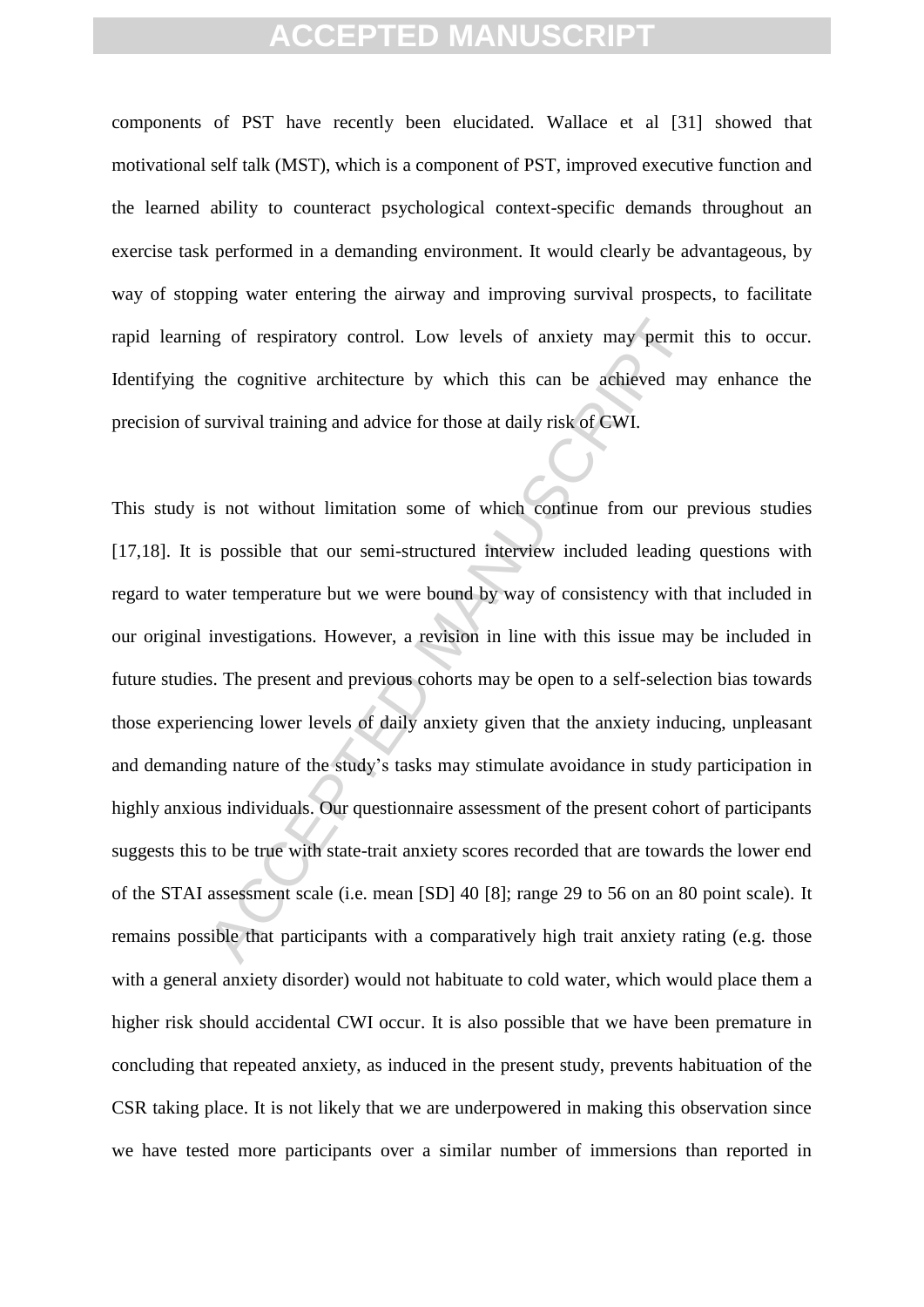previous studies, all of which demonstrated an habituation of the CSR takes place after  $4$  (n = 10; Barwood et al  $(141)$  or 5 immersions (i.e.  $n = 8$ ; Tipton et al  $(131)$ ). However, it remains possible that we simply *delayed* CSR habituation taking place although visual inspection of our data (see figure 5 ANX-CWrep group) provides no consistent indication across cardiorespiratory variables that habituation of the CSR is beginning to occur. Lastly, the water temperature used in the present study (15<sup>o</sup>C) is towards the upper end of the range of temperatures that is suggested to maximally evoke the CSR (i.e.  $5-15^{\circ}$ C; [32,33]. It is possible that acute anxiety may not influence the CSR seen at lower water temperatures because the CSR is already maximally evoked. Nevertheless, it was for ethical and safety reasons that we selected the present and preceding water temperatures.

rature used in the present study (15°C) is towards the upper end<br>s that is suggested to maximally evoke the CSR (i.e. 5–15°C<br>t acute anxiety may not influence the CSR seen at lower wate<br>CSR is already maximally evoked. Nev Our data have important practical implications for the administration of survival training and for advising those who are at daily risk of immersion. Our series of studies clearly show the importance in lowering situation specific anxiety in order that a beneficial physiological response is seen whether it is before or after CWI habituation has taken place [17]. Lowering situation specific anxiety can even confer a benefit in the absence of repeated cold-water stimulation [18]. Failing to address the anxiety-inducing nature of impending CWI will prevent or delay habituation of the CSR taking place and may culminate in a failure to learn to exert some control over the respiratory component of CSR, particularly towards the end of an acute immersion event. Accordingly, it is prudent to suggest that survival training or any preparatory training for those at daily risk of accidental CWI includes an evidence-based psychological intervention that can be tailored to address the cognitive demands of a situation in order to facilitate perceptual and physiological control. For individuals at risk who experience high levels of trait anxiety such interventions might be particularly important given our speculation that habituation is less likely to be achieved in these individuals.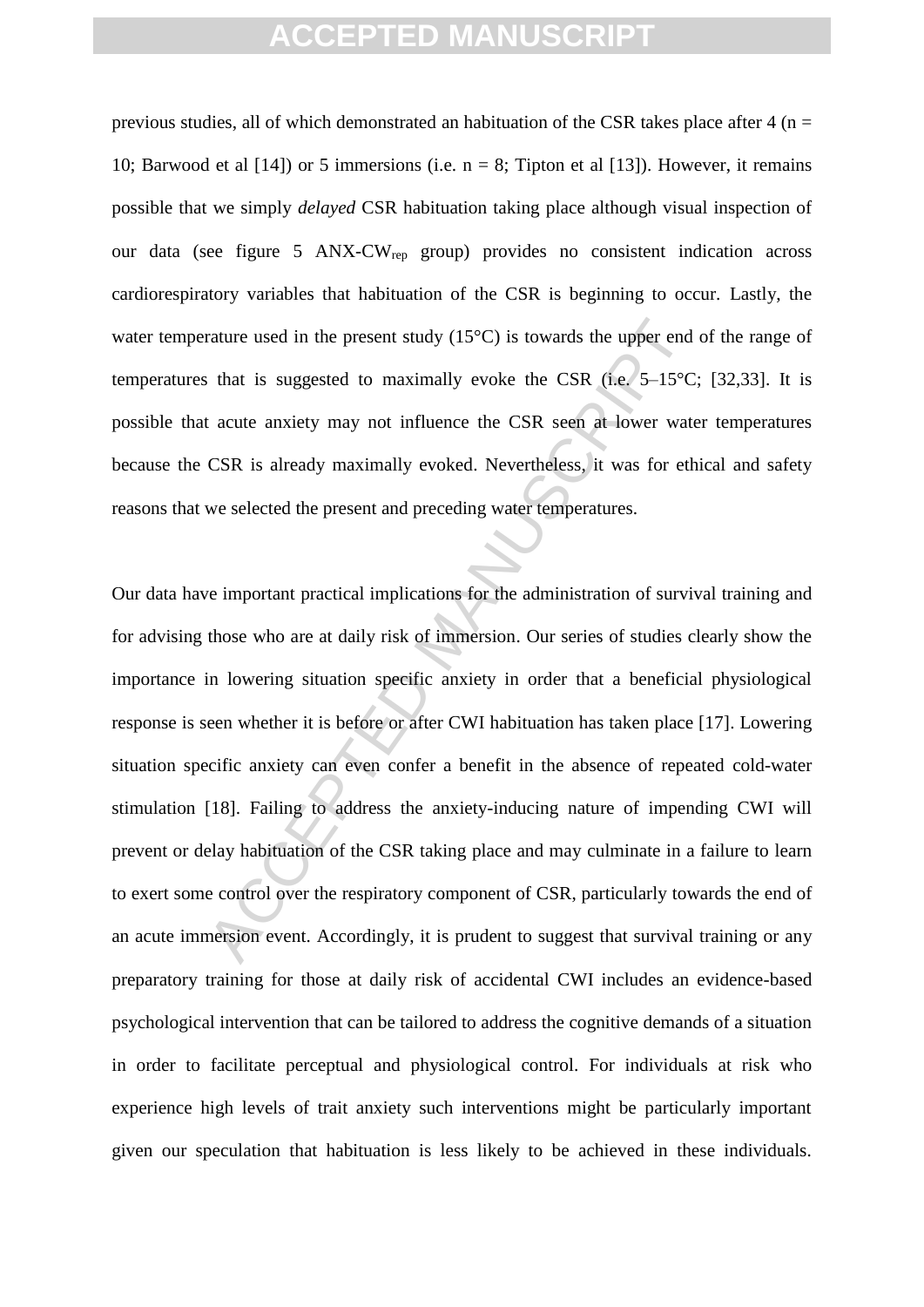Moreover, it is possible that repeated CWI to induce an habituation of the CSR, may also prove to be a therapeutic treatment for those individuals with trait anxiety disorders as repeated immersion clearly lowers anxiety levels [17,18]. Such an experiment would reveal whether this reduction is situation specific.

e that high levels of anxiety prevent or delay habituation of the<br>
e taken to address the extent of situation-specific anxiety if habituation<br>
deministered as a protective strategy to reduce the risk of death<br>
ental CWI oc We conclude that high levels of anxiety prevent or delay habituation of the CSR. Practical steps must be taken to address the extent of situation-specific anxiety if habituation is to be effectively administered as a protective strategy to reduce the risk of death by drowning should accidental CWI occur.

### **5.0 Acknowledgements**

The authors wish to thank Elliot McGarvey, Jonathon Arocho, Daniel Riley and Liam Squire for their help with data collection and the participants for their reliability and forbearance.

#### **6.0 References**

[1] World Health Organization, Global Report on Drowning - Preventing a Leading Killer. http://www.who.int/violence\_injury\_prevention/publications/drowning\_global\_report/Final\_r [eport\\_full\\_web.pdf](http://www.who.int/violence_injury_prevention/publications/drowning_global_report/Final_report_full_web.pdf) , 2014 (accessed 03.10.16)

[2] M.J. Tipton, Cold water immersion: sudden death and prolonged survival, The Lancet. 362 (2003) 12-13.

[3] M.J. Tipton, The initial responses to cold-water immersion in man, Clin Sci. 77 (1989) 581-8.

[4] M.J. Tipton, M.J. Vincent, Protection provided against the initial responses by a partial coverage wetsuit, Aviat Space Environ Med. 60 (1989) 769-773.

[5] M.J. Tipton, P.C. Kelleher, F.S.C Golden, Supraventricular arrhythmias following breathhold submersions in cold water, Undersea Hyperb Med. 21 (1994) 305-313.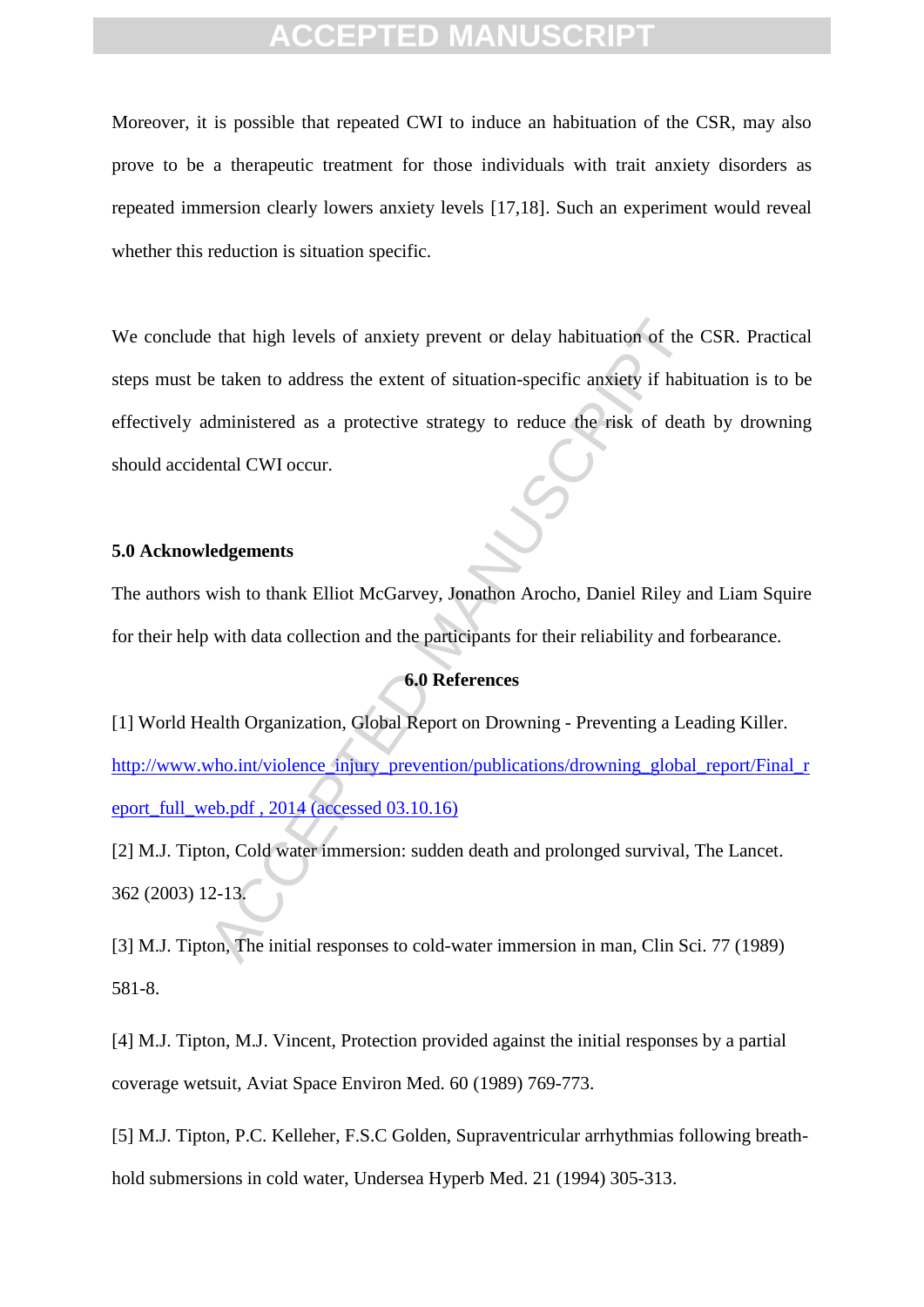[6] M.J. Barwood, H.A. Burrows, J. Cessford, S. Goodall, "Float First and kick for your life": psychophysiological basis for safety behavior on accidental short-term cold water immersion, Physiol Behav. 1 (2016) 83-89.

[7] F.S.C. Golden, P.T. Hardcastle, C.E. Pollard, M.J. Tipton, Hyperventilation and swim failure in man in cold water, J Physiol 378 (1986) 94.

s, C.M. Eglin, M.J. Tipton, M.J. Barwood, Swim performance and<br>atory effects of wearing clothing in a simulated cold-water surviva<br>ol. 116 (2016) 759-767.<br>alden, M.J. Tipton, Human thermal responses during leg-only exercic [8] H. Bowes, C.M. Eglin, M.J. Tipton, M.J. Barwood, Swim performance and thermoregulatory effects of wearing clothing in a simulated cold-water survival situation, Eur J Appl Physiol. 116 (2016) 759-767.

[9] F.S.C Golden, M.J. Tipton, Human thermal responses during leg-only exercise in cold water, J Physiol 391 (1987) 399-405.

[10] M.J. Tipton, Laboratory-based evaluation of the protection provided against cold water by two helicopter passenger suits, J Soc Occup Med. 41 (1991) 161-167.

[11] J. Power, Re.A. Simoes, M.J. Barwood, P. Tikuisis, M.J. Tipton, Correction factors for assessing immersion suits under harsh conditions, Appl Ergon. 53 (2016) 87-94.

[12] D.H. Zald, The human amygdala and the emotional evaluation of sensory stimuli, Brain, Res Rev. 41 (2003) 88-123.

[13] M.J. Tipton, C.M. Eglin, F.S.C. Golden, Habituation of the initial responses to cold water immersion in humans: a central or peripheral mechanism? J Physiol. 512 (1998) 621-8.

[14] M.J. Barwood, A. Datta, R. Thelwell, M.J. Tipton, Breath-hold performance during cold water immersion: Effects of habituation with psychological training, Aviat, Space and Environ Med. 78 (2007) 1029-1034.

[15] M.J. Tipton, I.B. Mekjavic, C.M. Eglin, Permanence of the habituation of the initial responses to cold-water immersion in humans, Eur J Appl Physiol. 83 (2000) 17-21.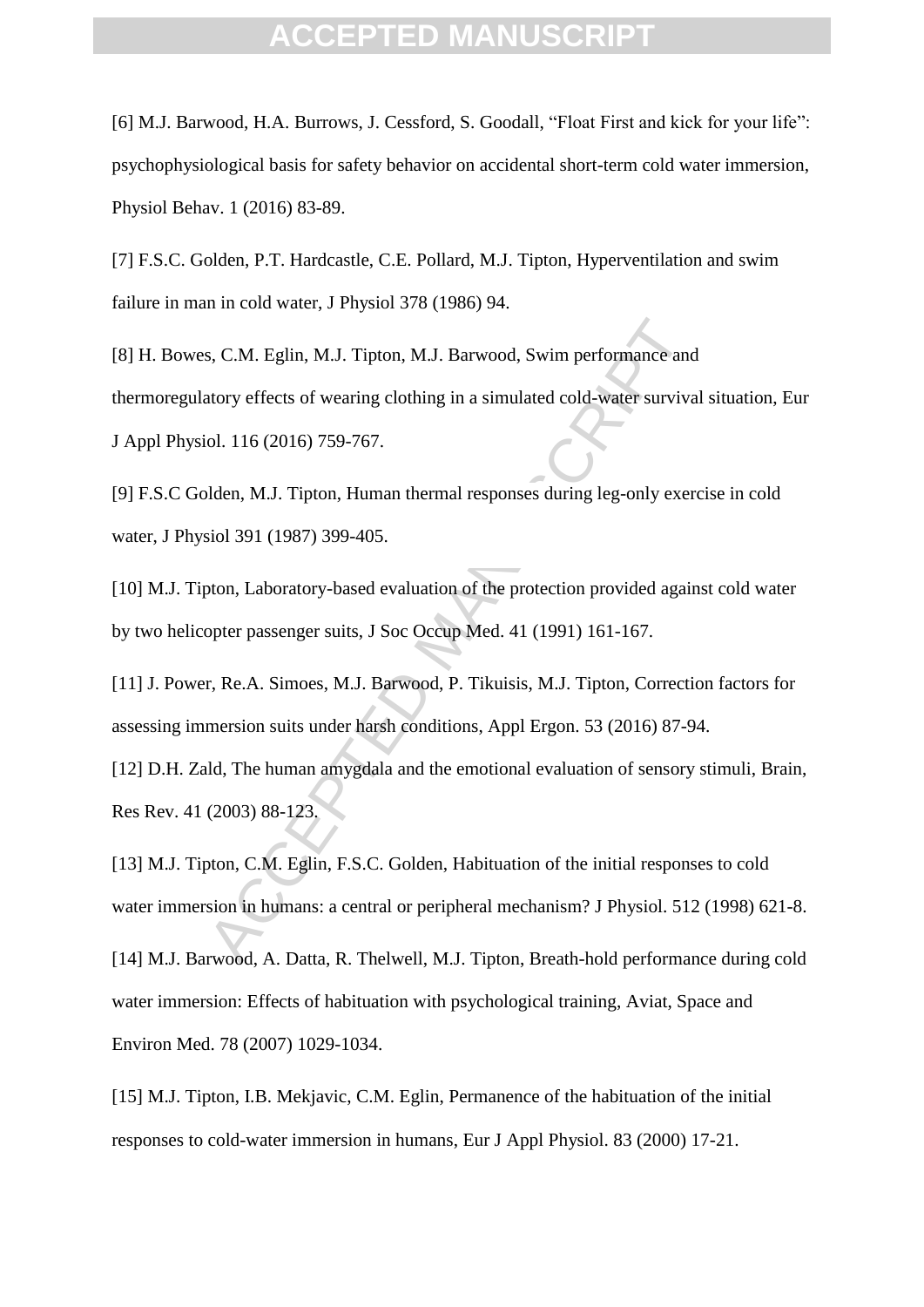[16] M.J. Barwood, J. Dalzell, A. Datta, R. Thelwell, M.J. Tipton, Breath-hold performance during cold water immersion: effects of psychological skills training. Aviat, Space and Environ Med 2006; 77: 1136-1142.

[17] M.J. Barwood, J.Corbett, R. Green, T. Smith, P. Tomlin, L. Weir-Blankenstein, Acute anxiety increases the magnitude and duration of the cold shock response before and after habituation, Eur J Appl Physiol. 113 (2013) 681-689.

[18] M.J. Barwood, J.Corbett, C.R.D. Wagstaff, Habituation of the cold shock may include a significant perceptual component, Aviat Space Environ Med. 85 (2014) 167-171.

[19] E.M. Glaser, M.S. Hall, G.C. Whittow, Habituation to heating and cooling of the same hand, J Physiol. 146 (1959) 152-164.

[20] J.T. Noteboom, M. Fleshner, R.M. Enoka, Activation of the arousal response can impair performance in a simple motor task, J Appl Physiol. 91 (2001) 821-831.

Eur J Appl Physiol. 113 (2013) 681-689.<br>
Irwood, J.Corbett, C.R.D. Wagstaff, Habituation of the cold shock<br>
erceptual component, Aviat Space Environ Med. 85 (2014) 167-17<br>
laser, M.S. Hall, G.C. Whittow, Habituation to hea [21] J.T. Noteboom, K.R. Barnholt, R.M. Enoka, Activation of the arousal response and impairment of performance increase with anxiety and stressor intensity, J Appl Physiol. 91 (2001) 2093-2101.

[22] D.F. Cella, S.W. Perry, Reliability and concurrent validity of three visual-analogue mood scales, Psychol Rep 59 (1986) 827–833.

[23] C.D. Spielberger, State-Trait Anxiety Inventory: Bibliography, second ed., Consulting Psychologists Press, California, 1989.

[24] [18] Hensel H, Schafer K. Thermoreception and temperature regulation in man. In: Ring EFJ, Phillips B (eds.). Recent advances in medical thermology. New York: Plenum Press 1984; p. 51-64.

[25] Winters RW, McCabe PM, Green EJ, Schneiderman N. Stress responses, coping and cardiovascular neurobiology: central nervous system circuitry underlying learned and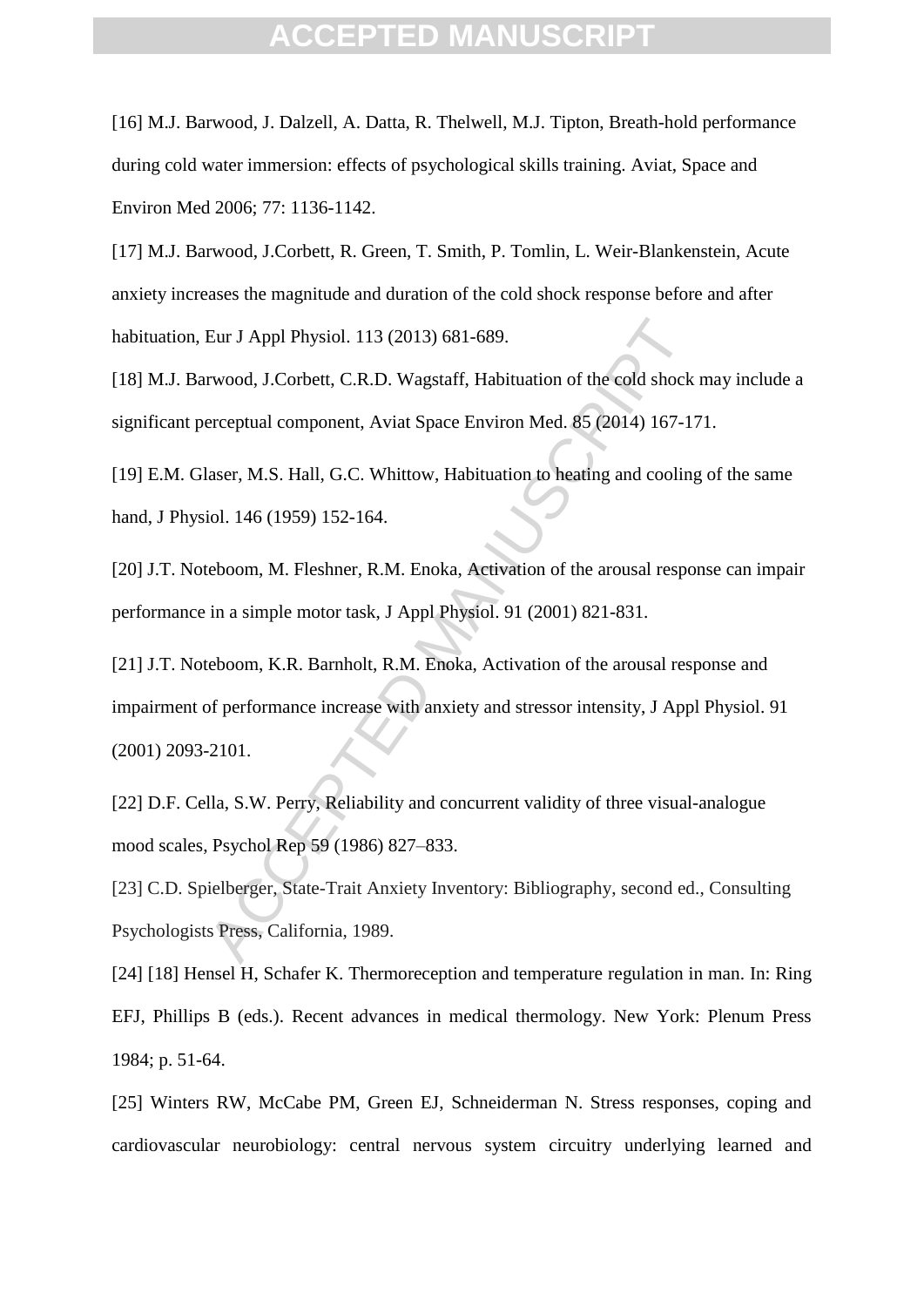unlearned responses to stressful stimuli. In: McCabe PM, Schneiderman N, Field T, Wellens R (eds.). Stress, coping and cardiovascular disease. Mahwah, NJ: Erlbaum 2000: p. 1-48.

[26] E.M. Glaser, J.P. Griffin, Influence of the cerebral cortex on habituation, J Physiol. 160 (1962) 429–445.

[27] J.P. Griffin, The role of the frontal areas of the cortex on habituation in man, Clin Sci 24 (1963) 27–134.

[28] M.A.P. Fontes, C.H. Xavier, R.C.A. de Menezes, J.A Dimicco, The dorsomedial hypothalamus and central pathways involved in the cardiovascular response to emotional stress, Neurosci. 184 (2011) 64–74.

1111, The fole of the Holida aleas of the Corlex of Habituation in the<br>34.<br>34.<br>Tontes, C.H. Xavier, R.C.A. de Menezes, J.A Dimicco, The dorso<br>18 and central pathways involved in the cardiovascular response to<br>1861 184 (201 [29] R.A.L. Dampney, J. Horiuichi, L.M. McDowall, Hypothalamic mechanisms coordinating cardiorespiratory function during exercise and defensive behavior, Auton Neurosci Basic. 142 (2008) 3–10.

[30] R.S. Lazarus, S. Folkman, Stress, appraisal, and coping., Springer Publishing Company, 1984.

[31] P.J. Wallace, B.J. McKinlay, N.A. Coletta, J.L. Vlaar, M.J. Taber, P.M. Wilson, S.S.

Cheung, Effects of Motivational Self-Talk on Endurance and Cognitive Performance in the Heat, Med Sci Sport Exerc. Aug 30 (2016) ePub ahead of print.

[32] R.C. Goode, J Duffin, R. Miller, T.T. Romet, W. Chant, A. Ackles, Sudden cold water immersion, Respir Physiol. 23 (1975) 01–310.

[33] M.J. Tipton, D.A. Stubbs, D.H. Elliott, Human initial responses to immersion in cold water at three temperatures and after hyperventilation, J Appl Physiol. 70 (1991) 317–322.

#### **Figure Legends**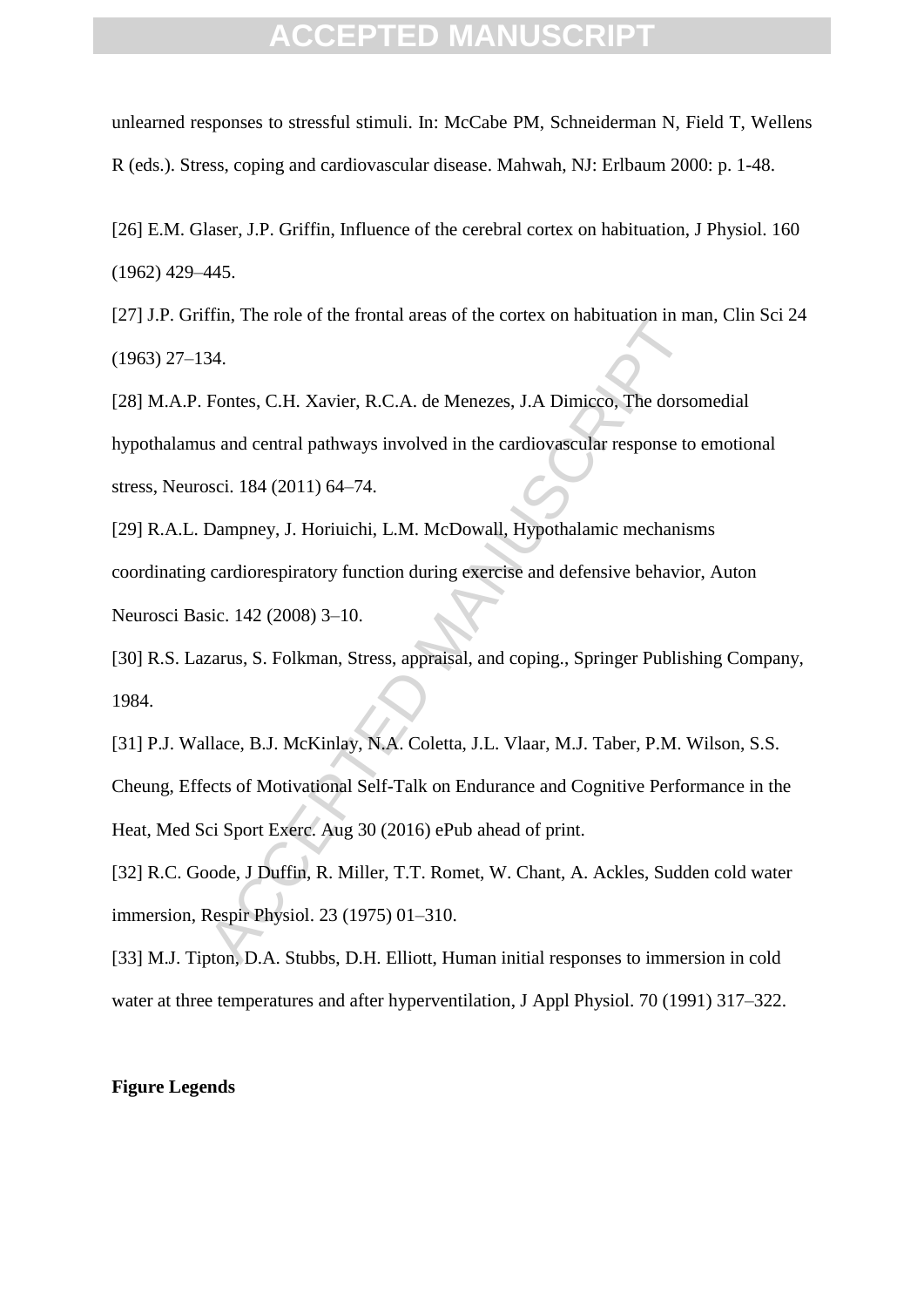Figure 1. Experimental design completed for each of the two immersion groups. Group 1 (*n =* 16) i.e. repeated anxiety throughout CWI-ANXrep) includes participants who experienced increased anxiety during their habituation CWIs (immersions 2 to 5), group 2 (*n =* 10; i.e. acute anxiety after habituation immersions; from Barwood et al., [17]) includes participants who did not undergo anxiety inducing manipulation during their habituation CWIs (immersions 2 to 5) but experienced an acute increase in anxiety after habituation (CWI- $ANX_{ac}$ ;  $*$  indicates counter-balanced conditions within group.

2 to 5) but experienced an acute increase in anxiety after habendicates counter-balanced conditions within group.<br>
3. Mean [SD] anxiety responses prior to and on immersion in<br>
(CWI-ANX<sub>rep</sub> immersions; panel A.) and the e Figure 2A-B. Mean [SD] anxiety responses prior to and on immersion in the habituation immersions (CWI-ANX<sub>rep</sub> immersions; panel A.) and the experimental immersions (panel B.); # denote differences between CON1 & CON2, \* indicates difference between CWI-ANX<sub>rep</sub> & CON2 (n = 15); \* in axis title indicates conditions were counter-balanced.

Figure 3A-D. Mean [SD] cardiorespiratory ( $f_c$  panel A,  $f_R$  panel B,  $V_T$  panel C,  $\dot{V}_E$  panel D) responses to immersion in the experimental immersions across time; \* in axis title indicates conditions were counter-balanced,  $n = 15,16,16,16$  respectively.  $p > 0.05$  indicates no difference between equivalent time points for each immersion.

Figure 4. Mean [SD] averaged anxiety responses across the experimental (i.e. CON1, CWI-ANX<sub>rep</sub> or CWI-ANX<sub>ac</sub> [INT] & CON2) and habituation (i.e. IMM2 to IMM5) immersions in groups 1 and 2. Figure 1 denotes the order of the experimental conditions and intervention (i.e. INT) manipulations in each group; \* in axis title indicates conditions were counterbalanced;  $\#$  denote differences between two groups (n = 25).

Figure 5A-D. Mean [SD] averaged cardiorespiratory responses  $(f_c$  panel A,  $f_R$  panel B,  $V_T$ panel C,  $\dot{V}_E$  panel D) across the experimental (i.e. CON1, CWI-ANX<sub>rep</sub> or CWI-ANX<sub>ac</sub> &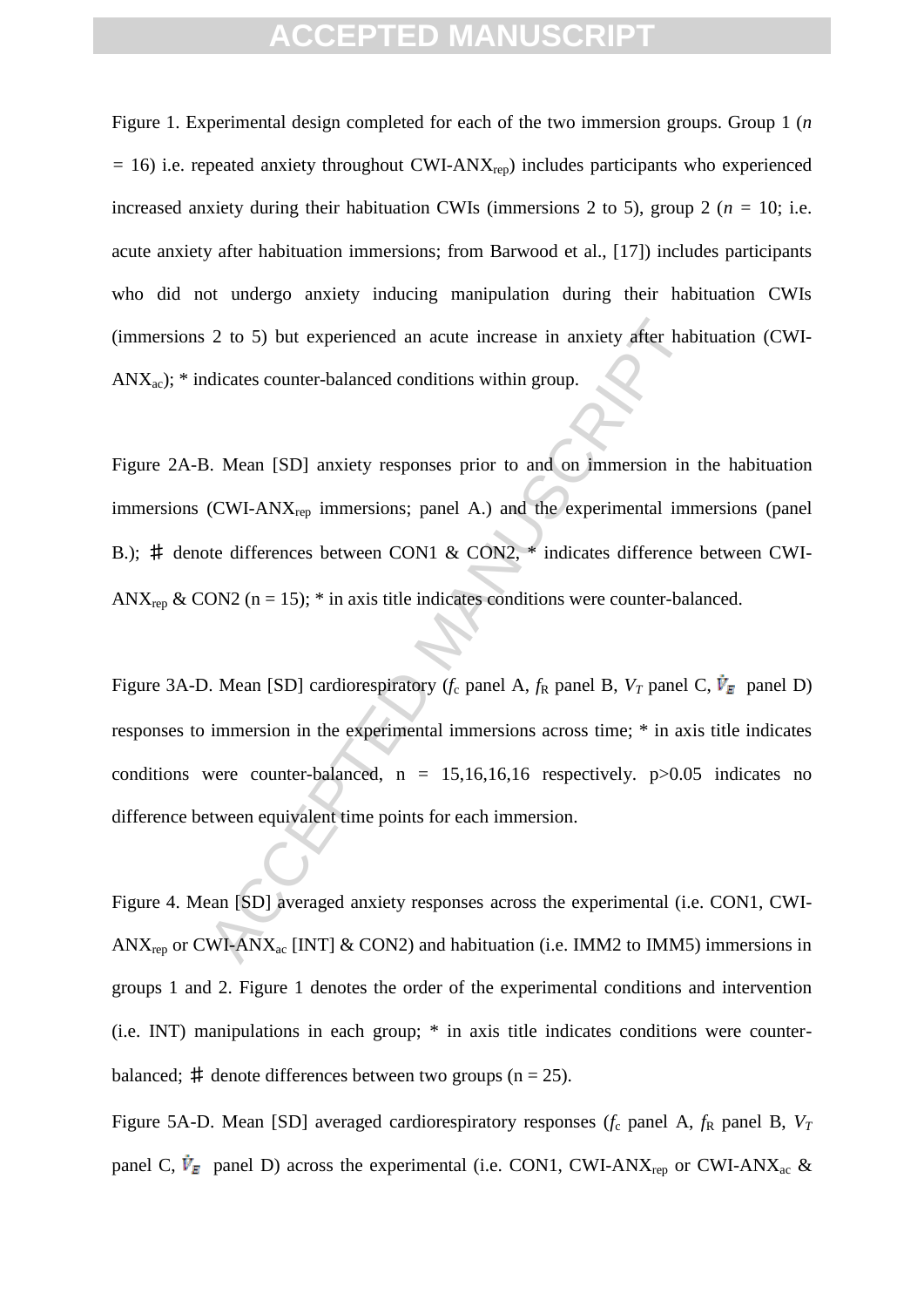CON2) and habituation (i.e. IMM2 to IMM5) immersions in groups 1 and 2. Figure 1 denotes the order of the experimental conditions and intervention (i.e. INT) manipulations in each group; \* in axis title indicates conditions were counter-balanced; ♯ denote differences between two groups ( $n = 26$ , 24,23 & 23 respectively).





Figure 1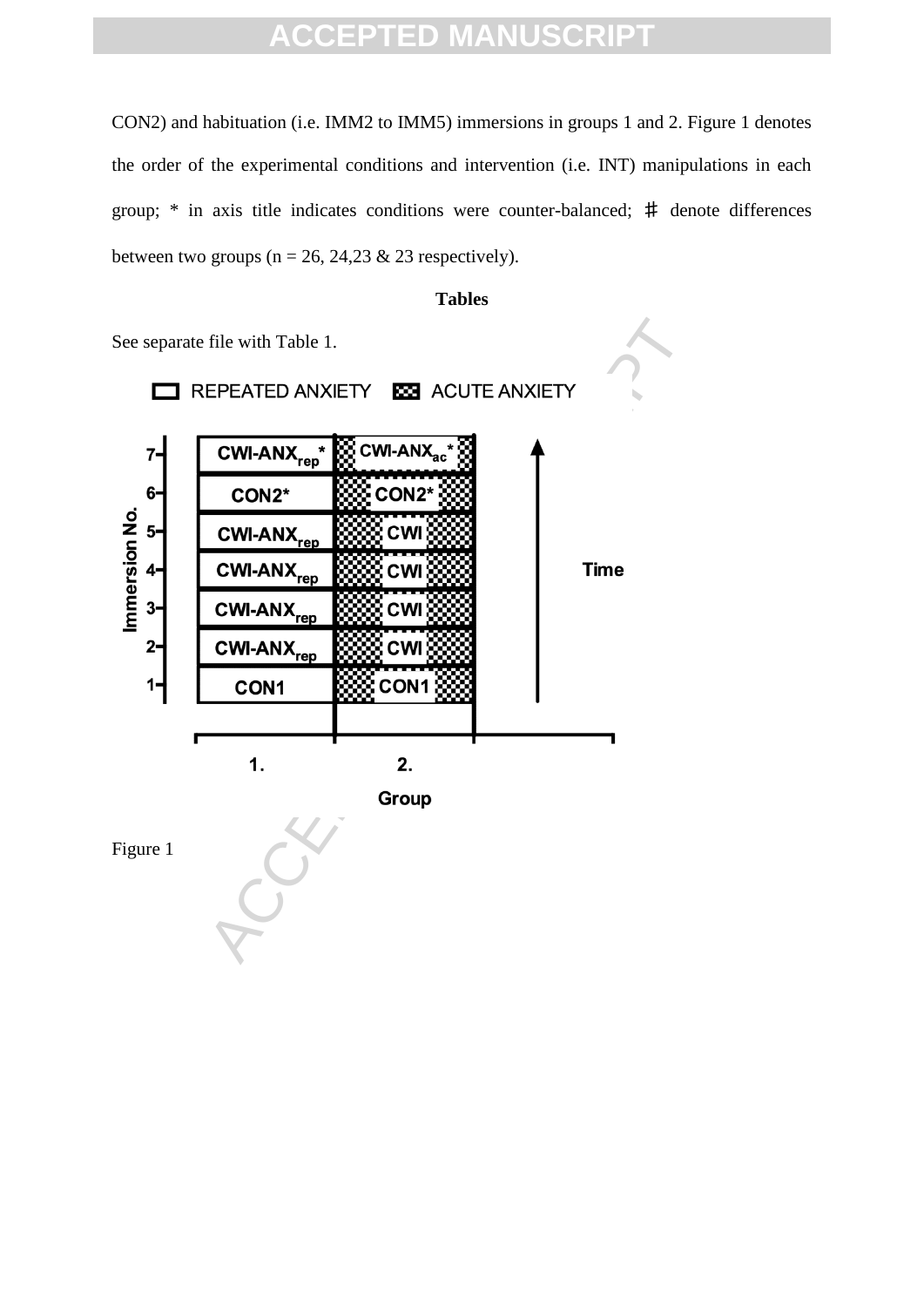



Figure 2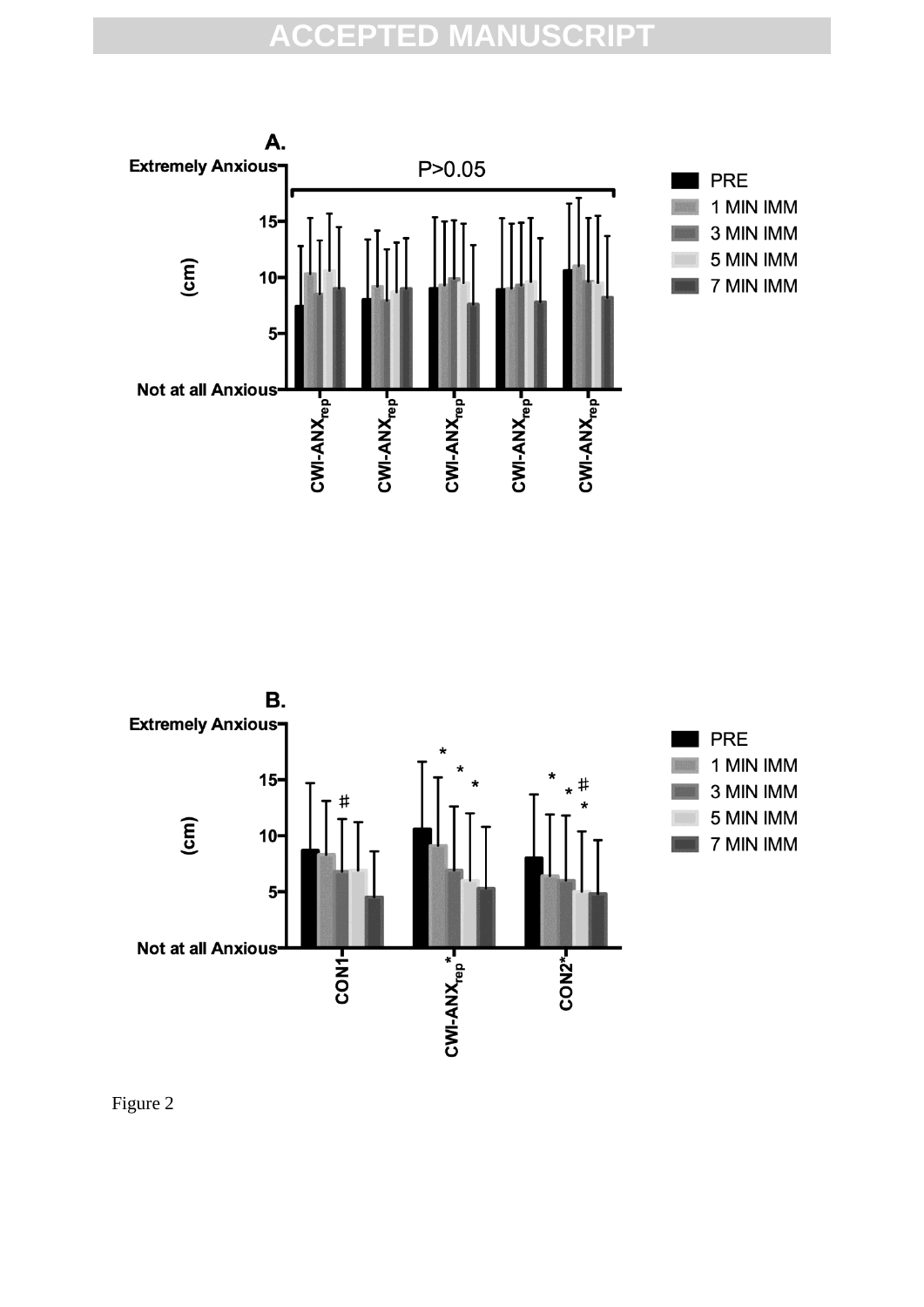







Figure 3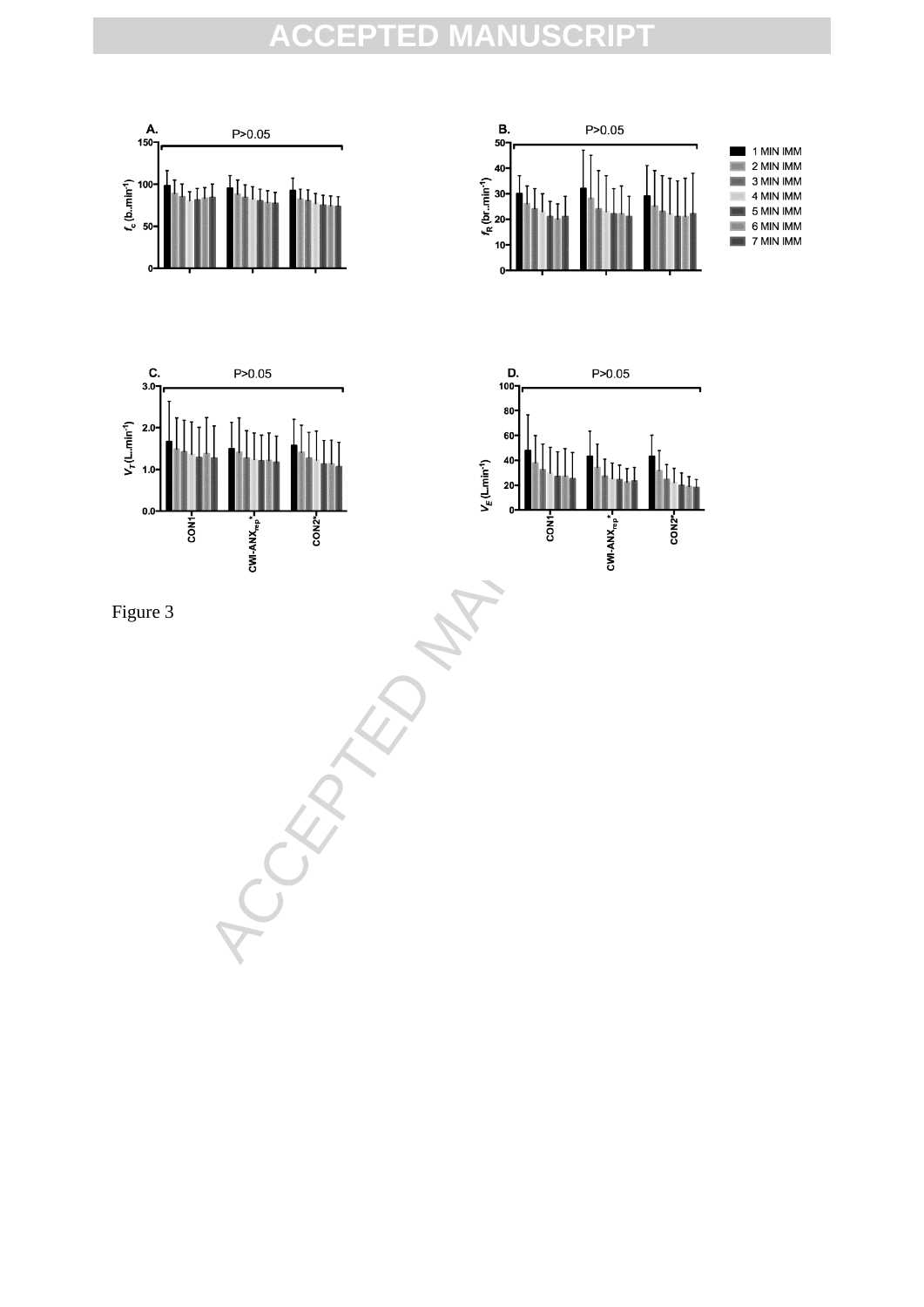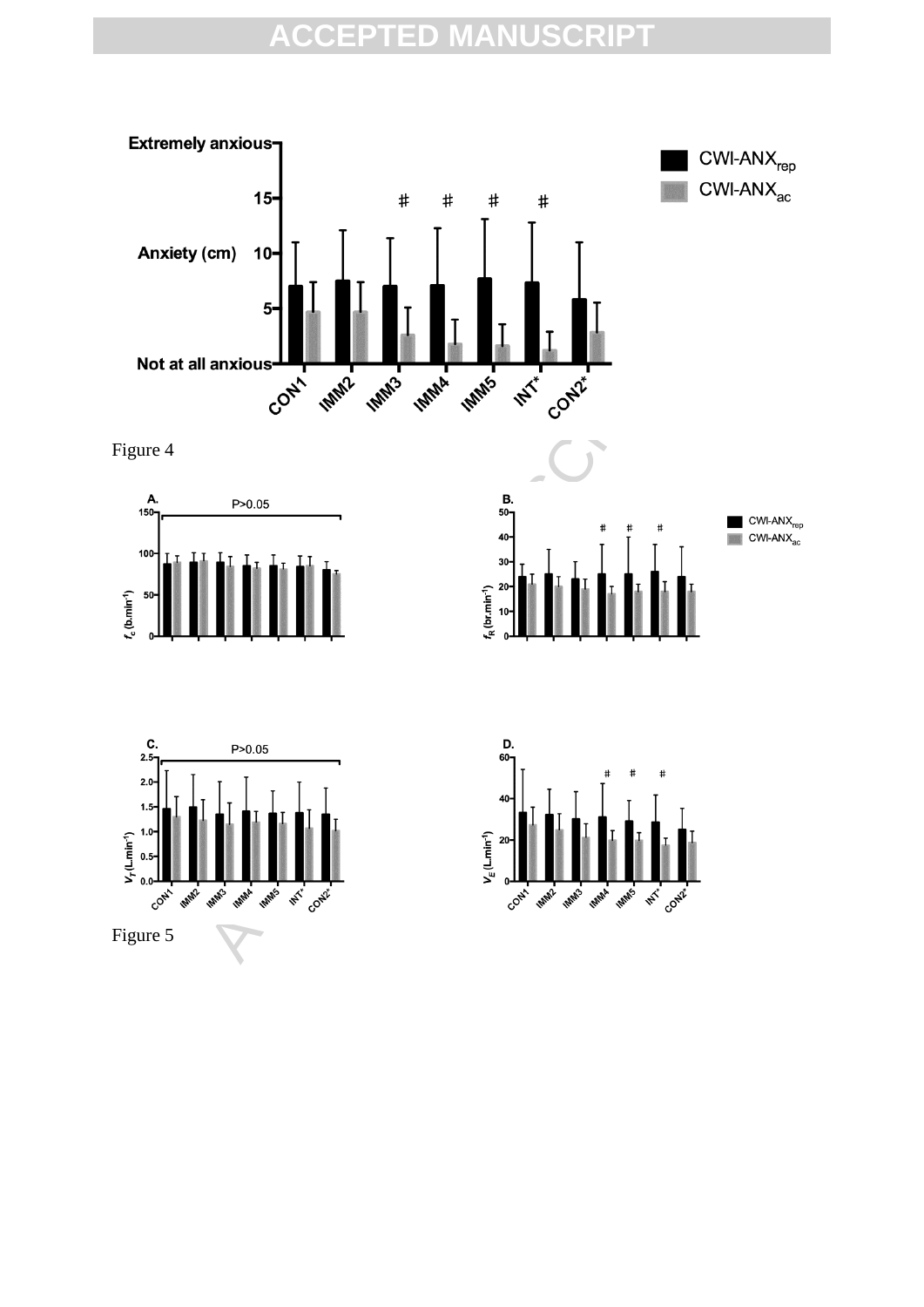Table 1. Mean [SD]  $f_c$  (n = 15),  $f_R$  (n = 14),  $V_T$  (n = 13),  $\dot{V}_E$  (n = 14) responses on immersion across the four habituation immersions where anxiety was manipulated across the sevenminute period  $(n = 17)$ ;  $* = p < 0.05$  between consecutive conditions.

|                                |                              | 1 MIN    | 2 MIN   | 3 MIN   | 4 MIN    | 5 MIN     | 6 MIN   | 7 MIN   |
|--------------------------------|------------------------------|----------|---------|---------|----------|-----------|---------|---------|
|                                | CWI-                         | 100      | 92 [13] | 88 [15] | 81 [11]  | 85 [13]   | 83 [12] | 82 [13] |
| $f_c$ (b.min)                  | $ANX_{\text{rep}}$ 1         | $[20]$   |         |         |          |           |         |         |
| $\mathbf{1}_{\left( \right) }$ | CWI-                         | 99 [20]  | 89 [15] | 85 [15] | 80 [12]  | $80$ [13] | 74 [12] | 78 [12] |
|                                | $\text{ANX}_{\text{rep}}\,4$ |          |         |         |          |           |         |         |
|                                | CWI-                         | 28 [10]  | 24 [10] | 23 [9]  | 21 [9]   | 19[6]     | 19[6]   | 22 [11] |
| $f_{\rm R}$<br>$(br.min-)$     | $ANX_{rep}$ 1                |          |         |         |          |           |         |         |
|                                | CWI-                         | 30 [11]  | 25[11]  | 23[11]  | 20 [9]   | 20 [7]    | 18 [7]  | 19[7]   |
| $\mathbf{1}_{\mathcal{L}}$     | $ANX_{rep}$ 4                |          |         |         |          |           |         |         |
|                                | CWI-                         | 1.8      | 1.7     | 1.5     | 1.5      | 1.4       | 1.4     | 1.4     |
| $V_T$                          | $ANX_{rep}$ 1                | $[0.6]$  | $[0.7]$ | $[0.7]$ | $[0.7]$  | [0.8]     | [0.8]   | [0.9]   |
| $(L.min^{-1})$                 | CWI-                         | 1.7      | 1.6     | 1.4     | 1.4      | $1.3 \,[$ | 1.2     | 1.2     |
|                                | $ANX_{rep}$ 4                | $[0.6]$  | $[0.6]$ | [0.6]   | [0.6]    | 0.5]      | [0.6]   | [0.5]   |
|                                | CWI-                         | 51.6     | 40.6    | 33.3    | 30.0     | 26.3      | 26.4    | 26.6    |
| $\dot{V}_E$                    | $ANX_{rep}$ <sup>1</sup>     | [21.6]   | [17.0]  | [14.6]  | [15.5]   | [11.6]    | [12.4]  | [14.9]  |
| $(L.min^{-1})$                 | CWI-                         | 52.1     | 39.4    | 30.5    | 26.6     | 24.2      | 22.0    | 21.8    |
|                                | $\text{ANX}_{\text{rep}}\,4$ | $[20.0]$ | [17.8]  | [13.9]  | $[10.1]$ | $[8.3]$   | $[8.8]$ | $[9.2]$ |